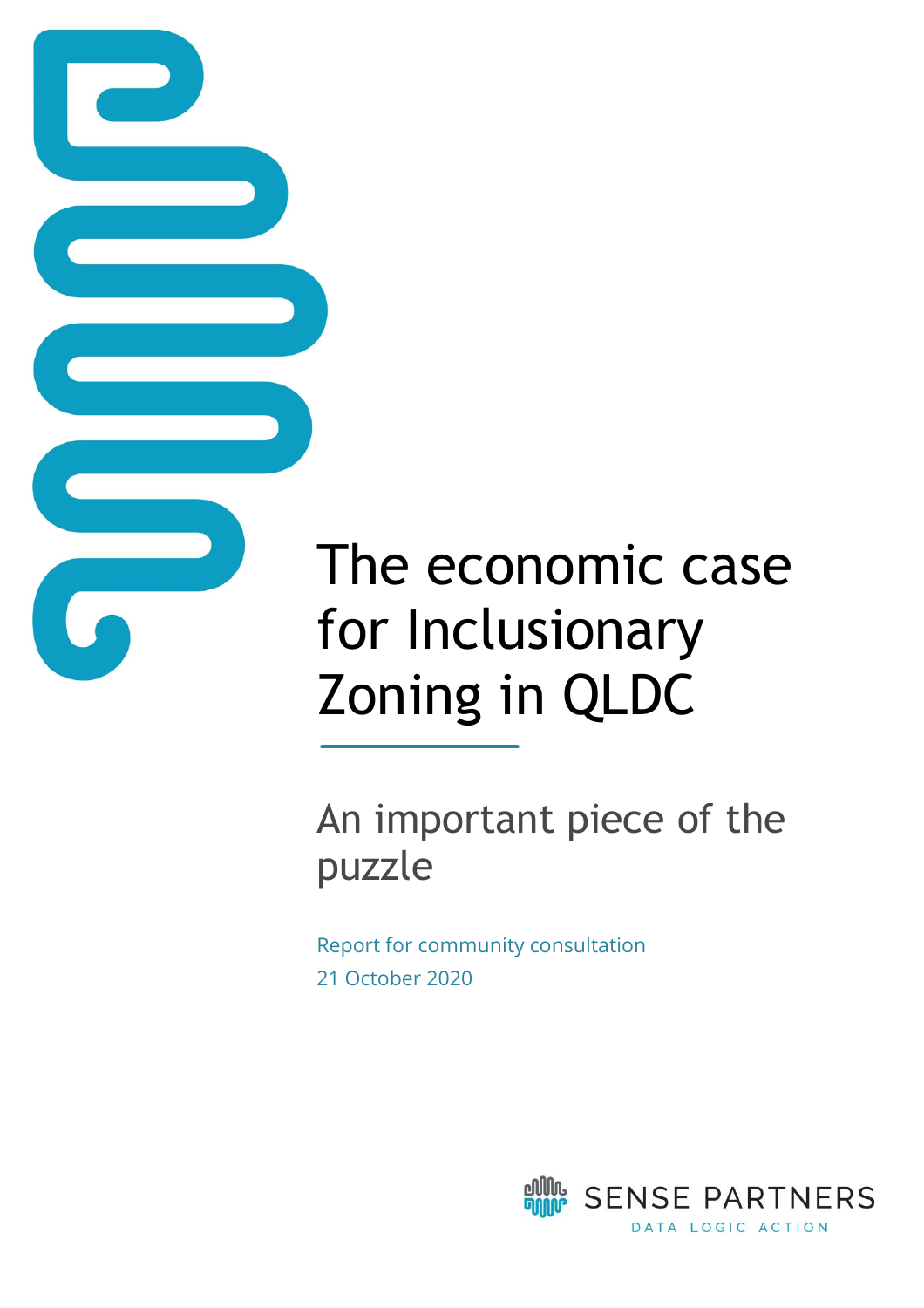

# <span id="page-1-0"></span>Key findings

- QLDC asked Sense Partners to scope the economic costs and benefits of implementing an Inclusionary Zoning (IZ) policy.
- There is pressing need for affordable housing in the region. Inclusionary zoning aims to bring affordable housing to unaffordable areas. This has significant wider economic, social and wellbeing benefits, by reducing extreme housing stress for a cohort of the population.
- Our analysis of inclusionary zoning in QLDC so far show no perceptible negative impact on housing supply, house prices, house size or quality – the main concerns raised in international literature.
- Housing affordability is a \$1b problem in QLDC. That is roughly how much the region's incomes would need to increase by to make its house prices and rents as affordable as the national level (which itself is not very affordable).
- Housing affordability is a contributing factor in QLDC's very high labour turnover rate. We estimate that the higher labour turnover rate is costing businesses and the local economy \$105m-\$200m a year. For each worker we can make more secure and stable in their home, community and work, the economic benefit is \$55,000 - \$110-000.
- We estimate up to 1,000 IZ homes may be delivered over the next 30 years. We take a conservative approach in valuing the economic benefits.
	- The largest benefit is from improved labour market outcomes and stability (reduced turnover), which adds \$27m-\$53m of economic benefits, discounted over 30 years at 6%.
	- o There are modest positive economic benefits from improved mental health, education, and household bills. There are larger associated wellbeing benefits, but they tend to inflate benefit estimates but are a source of contention. There are also potential benefits from reduced commute times for some households, we have left that for our detailed s32 analysis.
	- $\circ$  If we conservatively estimate a permanent 1% increase in house prices in our low (bad) scenario, even though we found no evidence of IZ houses increasing neighbouring house prices, then existing homeowners would be better off and future homeowners worse off.
	- o In our worst case, the total economic benefit of the IZ policy would be \$3m over 30 years discounted at 6%.
	- In our conservative best case, the total economic benefit of the IZ policy would be \$101m.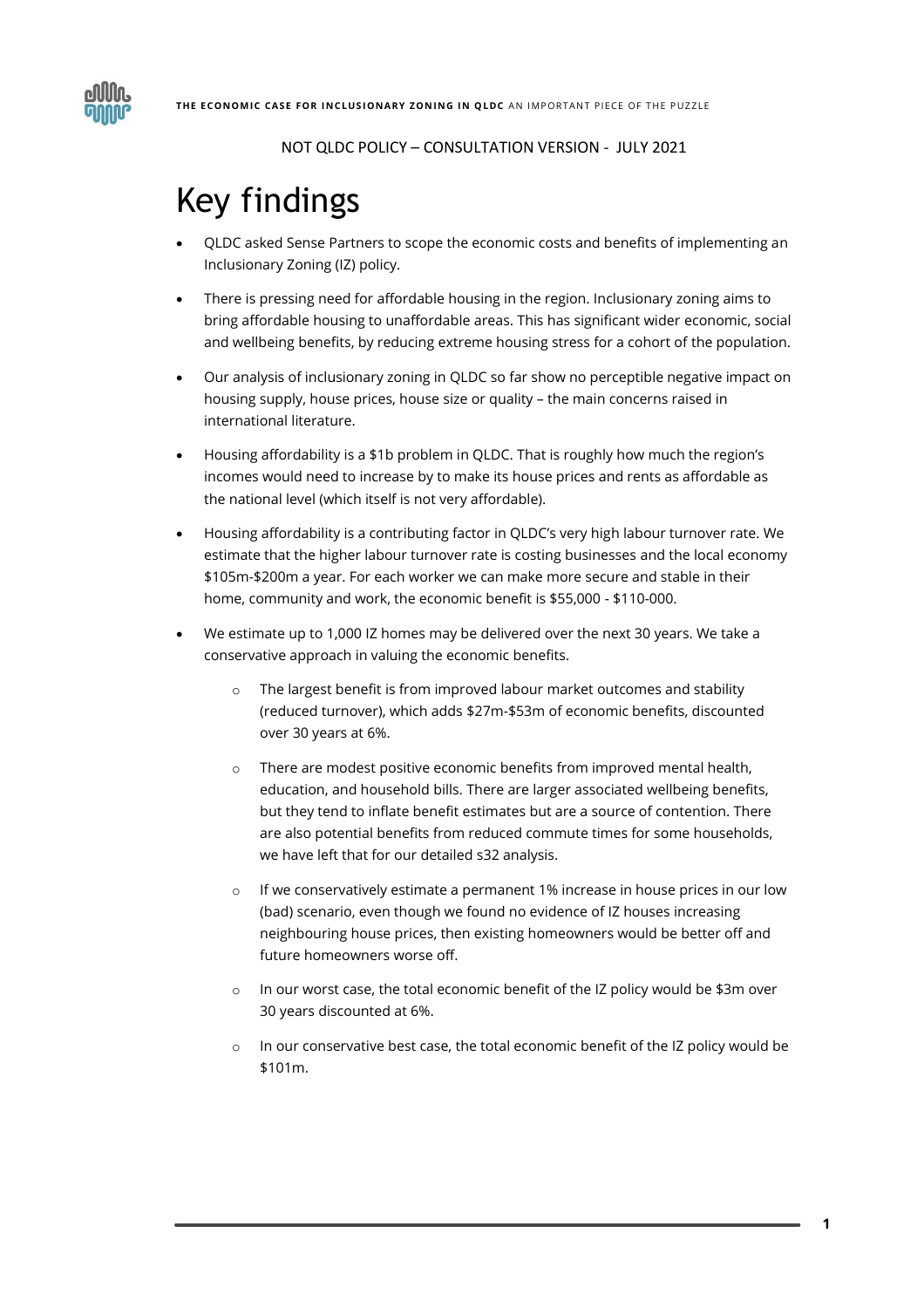

THE ECONOMIC CASE FOR INCLUSIONARY ZONING IN QLDC AN IMPORTANT PIECE OF THE PUZZLE

#### NOT QLDC POLICY - CONSULTATION VERSION - JULY 2021

o We have not presented total benefit case in this analysis in this report, which includes wider wellbeing benefits (not just the economic and direct social benefits). Which we estimate may be as high as \$170m.

### Contents

| Appendix A - Treasury's outline of potential benefits from improved housing  26 |  |
|---------------------------------------------------------------------------------|--|
|                                                                                 |  |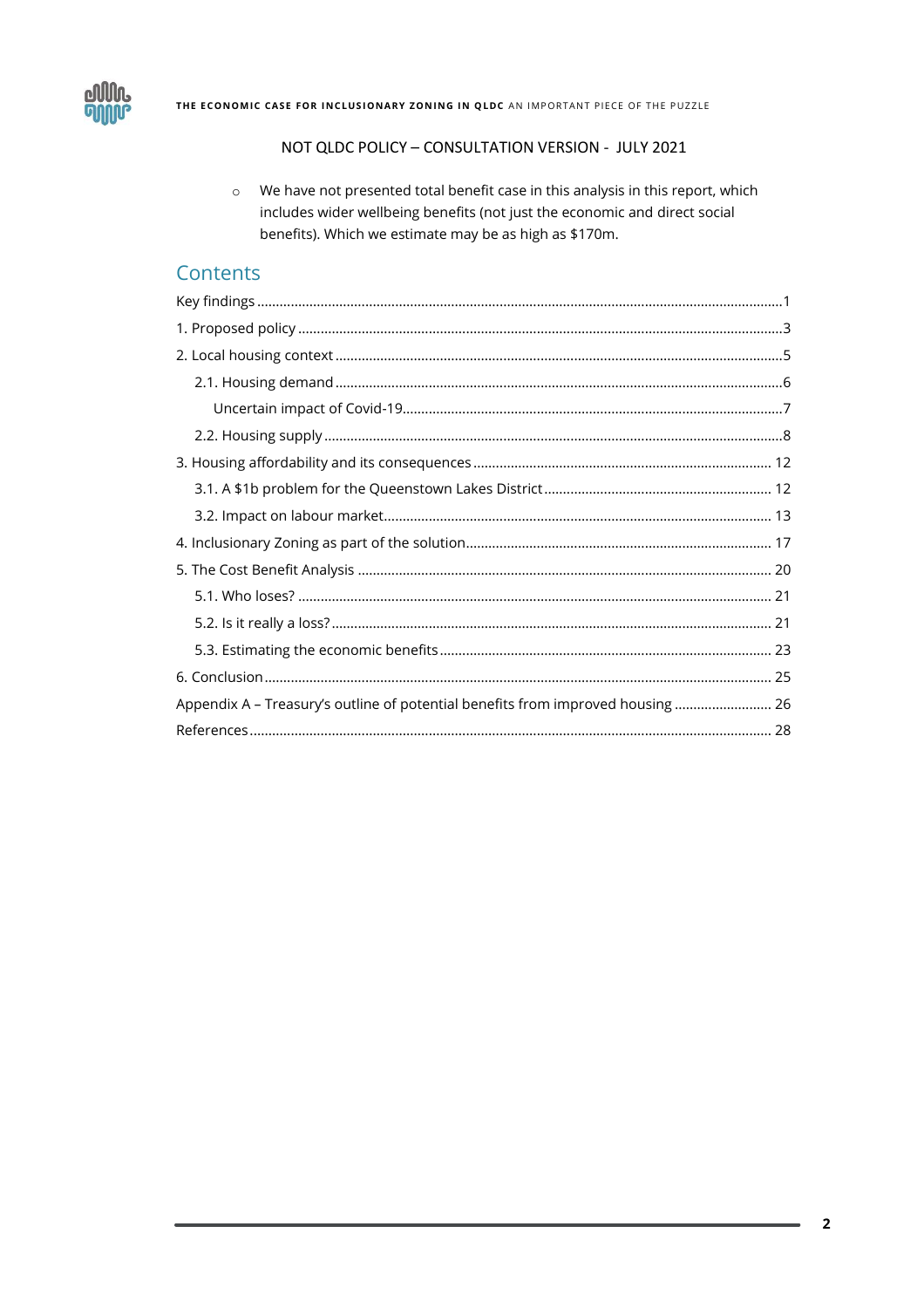

# <span id="page-3-0"></span>1. Proposed policy

QLDC is proposing new developments are subject to Inclusionary Zoning provision, which have been used in the past:

- Historical Plan Changes established a voluntary contribution rate of 5% of lots transferred to the Council.
- Special Housing Areas initially required a 5% affordable housing contribution (under the Housing Accords and Special Housing Areas Act 2013).
- This was increased to 10% in 2018. QLDC data shows that the contribution is based on lots transferred to the Council (although some SHAs allowed for contribution of cash, lots or lots and house packages).

So, the policy is not new. Rather it will be formalised to a compulsory and applied widely. The policy needs to apply broadly under the Resource Management Act, but with due consideration for commercial feasibility for different types of developments (greenfield vs brownfield for example).

Past application was mainly applied on land that was up-zoned from rural to urban land use, which significantly increased economic value of the land and inclusionary provisions only had a modest impact on financial returns.

A more widely applied policy including on existing residential use land would not have the same zoning uplift to compensate. So, the Inclusionary Zoning policy needs to be more nuanced. If the requirement is set too high, it will make some projects unfeasible and delay supply. Set too low, and there will not be enough affordable housing.

| Development type                                                                                                                                                   | District plan provision                                                                                                                                                 | <b>Notes</b>                                                                                                                                                                                  |
|--------------------------------------------------------------------------------------------------------------------------------------------------------------------|-------------------------------------------------------------------------------------------------------------------------------------------------------------------------|-----------------------------------------------------------------------------------------------------------------------------------------------------------------------------------------------|
| Large greenfield residential<br>subdivision on land within<br>urban growth boundary,<br>within settlement or<br>residential zone, e.g. more<br>than 20 lots create | 5% of lots transferred to the<br>Council at no cost. Option<br>via consent to provide<br>equivalent off-site or in the<br>form of a monetary<br>contribution            | Preference for lots within<br>the development is to<br>support mixed communities<br>across the district                                                                                       |
| Smaller residential<br>subdivision, 3 to 19 lots, on<br>land within urban growth<br>boundary, settlement, or<br>residential zone                                   | 5% of the value of the lots<br>created to be provided as a<br>monetary contribution to<br>the Council. Value to be<br>based on valuer's report on<br>likely sale value. | Contribution in form of<br>money to be used for<br>affordable housing.<br>Cut off of 2 lot subdivision<br>recognises potential for<br>smaller development to add<br>to housing supply options |

The following is proposed for initial s32 assessment (which is likely to be refined):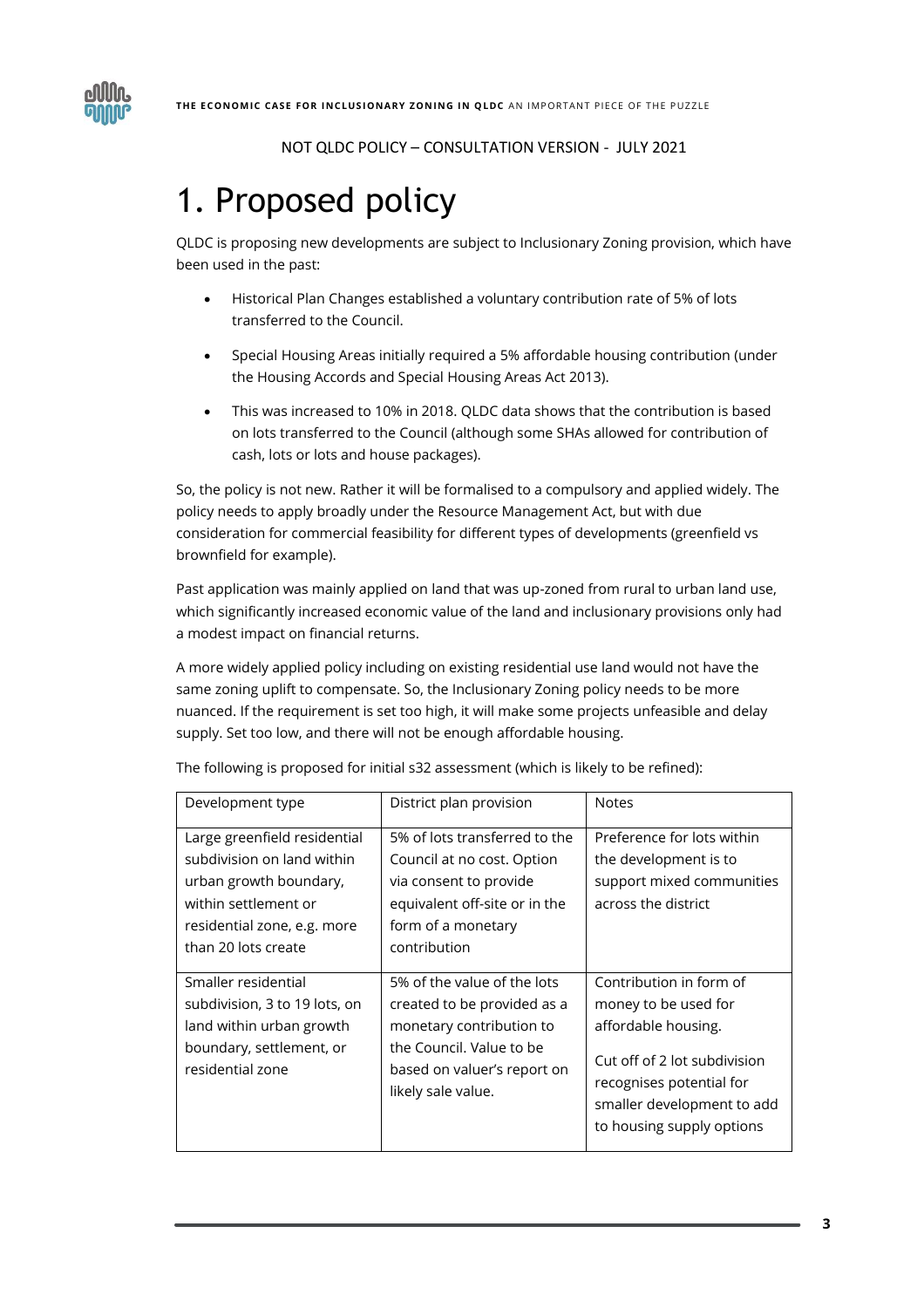

| <b>Rural Residential</b><br>subdivision, Resort (Special)<br>zone subdivision of more<br>than 2 lots                                                                                                                                                                                                                                                                                      | 1% of value of lots created<br>to be paid as a contribution                                                                                                                                                                                              | Contribution level<br>recognises higher value of<br>lots created. Contribution<br>reflects that development<br>does generated indirect<br>demand for affordable<br>housing                                                                                                                                                                          |
|-------------------------------------------------------------------------------------------------------------------------------------------------------------------------------------------------------------------------------------------------------------------------------------------------------------------------------------------------------------------------------------------|----------------------------------------------------------------------------------------------------------------------------------------------------------------------------------------------------------------------------------------------------------|-----------------------------------------------------------------------------------------------------------------------------------------------------------------------------------------------------------------------------------------------------------------------------------------------------------------------------------------------------|
| Residential development<br>involving more than 2<br>dwelling units. Includes<br><b>Residential Visitor</b><br>Accommodation and<br>independent living units in<br>retirement villages<br>Exempt:<br>Small units - less than<br>40 square metres<br>Boarding houses,<br>worker accommodation<br>Managed care facilities.<br>Developments by<br>Kainga Ora / Community<br>Housing providers | 2% of the value of the gross<br>floor space created to be<br>provided as a monetary<br>contribution. Option for<br>larger developments (e.g.<br>more than 20 units) to<br>provide contribution in the<br>form of a unit or units,<br>subject to consent. | Aimed at brownfield<br>development. Lower rate<br>reflects feasibility issues.<br>To avoid double dipping, if<br>built on a lot for which a<br>contribution has already<br>been made a subdivision<br>stage, then no contribution<br>would apply (i.e. a credit is<br>recognised). Certain forms<br>of residential development<br>would be exempted |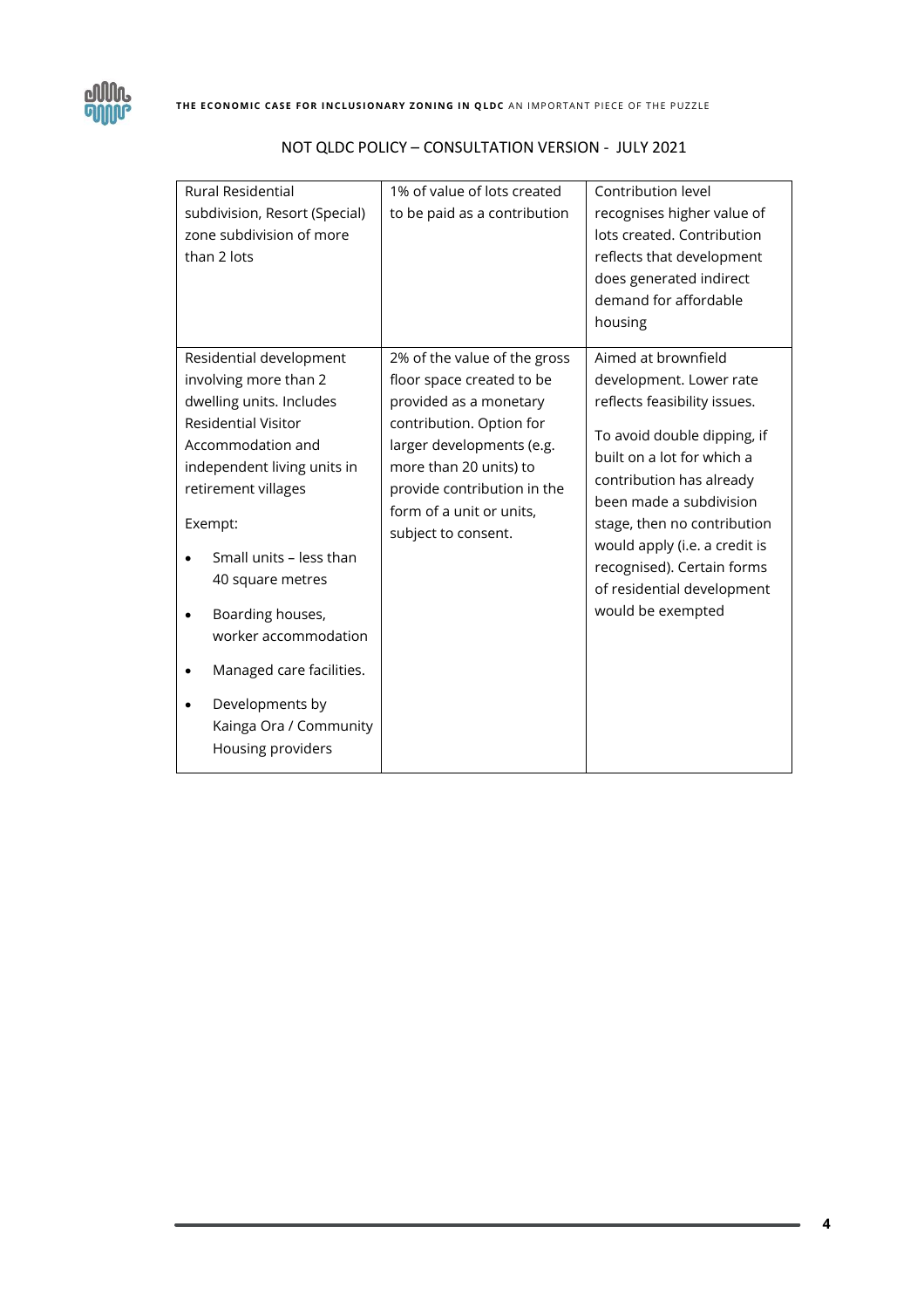

## <span id="page-5-0"></span>2. Local housing context

House prices have increased rapidly in New Zealand since the early 2000s, both in absolute terms and relative to incomes (which affects the ability to save the required deposit, and to repay the mortgage). Rents have also become less affordable over time.

QLDC has been one of the hotspots of house price and population growth. It has experienced very strong population growth, driven by a desire to live in the region, invest in the region, as well as a booming tourism industry (until a sudden and likely temporary stop due to the Covid-19 pandemic).

FIGURE 1: HOUSE PRICES HAVE INCREASED RAPIDLY SINCE THE EARLY 2000S



Source: Statistics New Zealand, Sense Partners

FIGURE 2: RENTS HAD RISEN VERY SHARPLY IN RECENT YEARS, REFLECTING A SHORTAGE OF HOUSING



**5**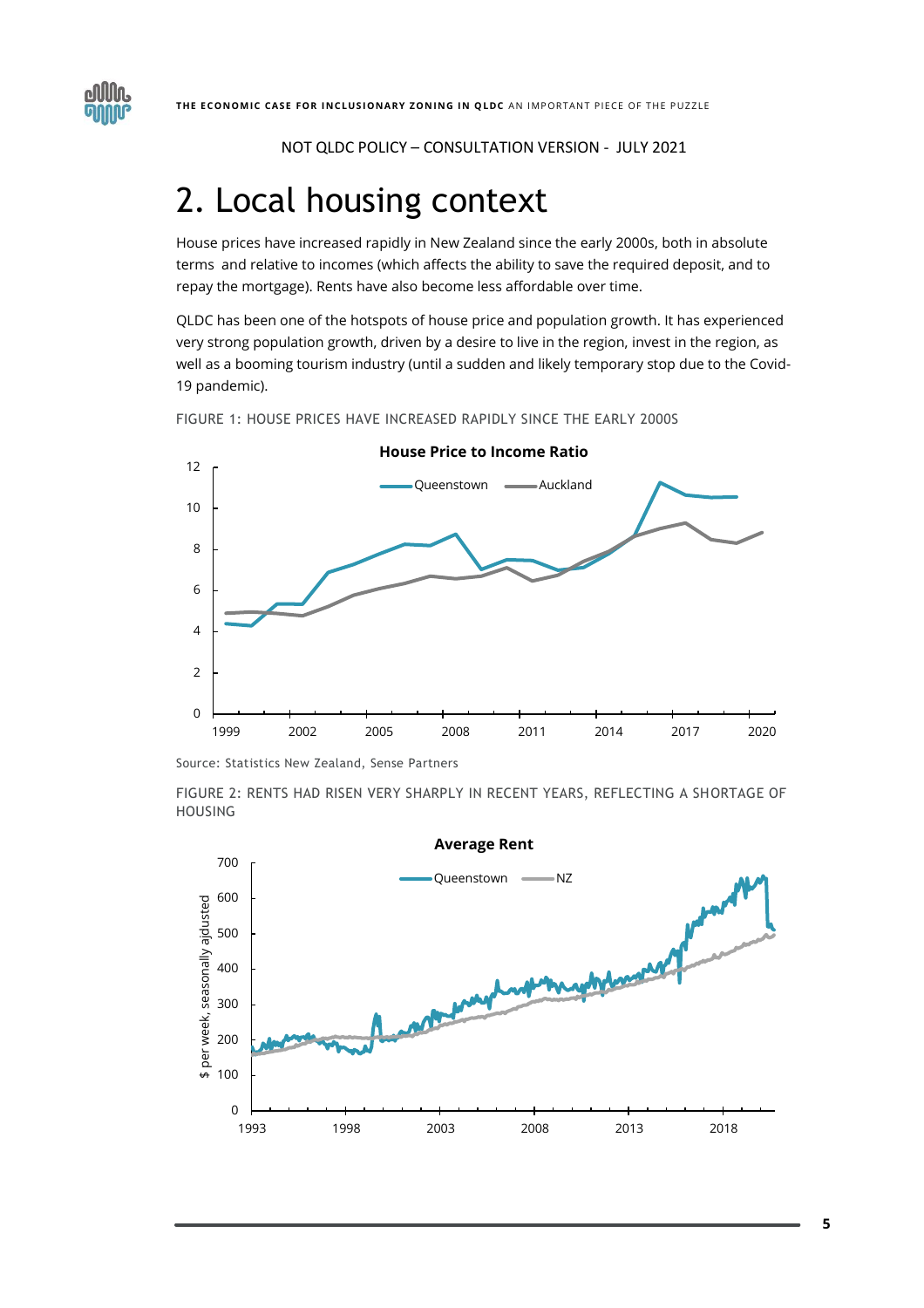

Source: Statistics New Zealand, Sense Partners

### <span id="page-6-0"></span>2.1. Housing demand

A Housing Needs Assessment was commissioned by QLDC in November 2019. The assessment found that housing demand will grow significantly over coming decades. Queenstown's population has grown rapidly since the 1970s [\(Figure 3\)](#page-6-1) and has average 5% a year over the last 30 years.

<span id="page-6-1"></span>FIGURE 3: POPULATION GROWTH HAS OUTSTRIPPED PROJECTIONS IN THE PAST DECADE



Source: Statistics New Zealand, Sense Partners

Population growth has also been stronger than projections over the last decade. For example, the latest estimate of the population in 2019 was 41,700, 42% higher than the 2001 censusbased projections, and 21% higher than the high variant of the 2013 census-based projections.

In recent years, population growth has been boosted by very strong inward migration, of young people from overseas, and older people (over 60) from other parts of New Zealand.

There are costs in not planning for enough growth – as it leads to capacity constraints in the economy. Because land supply is not perfectly elastic, rapid increases in population growth and attendant housing demand lead to increasing rents, increasing house prices, overcrowding, and local workers and residents being displaced.

But there is also a cost in over-accommodating for growth if it does not materialise. Growth infrastructure is expensive and is often reliant on future population and economic growth to pay for it.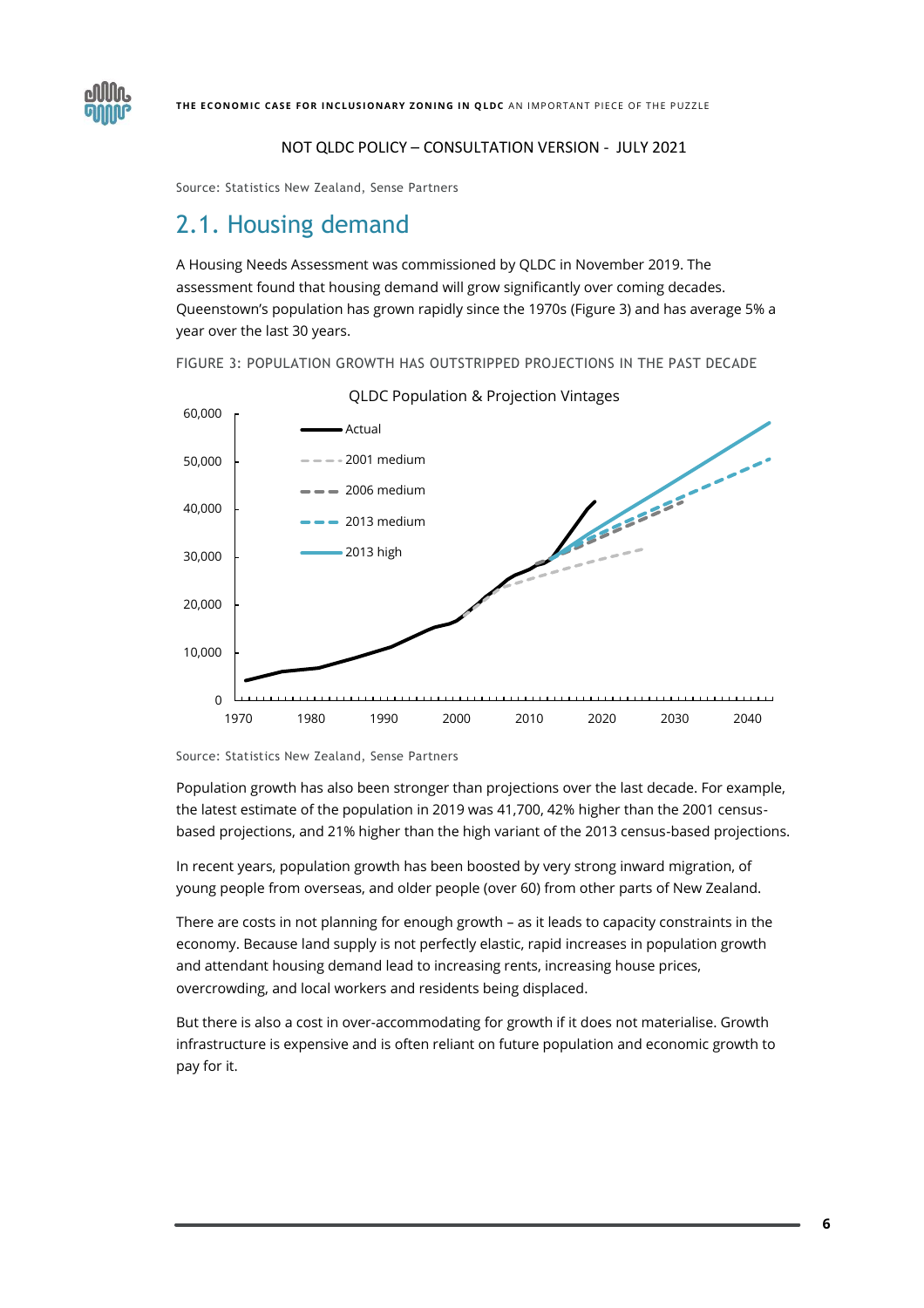

QLDC projections<sup>1</sup> take a conservative approach to forecast population growth, averaging 2.2% a year to 2051, compared to 5%pa in the last 30 years and 5.2%pa in the last decade. However, if population growth surprises on the upside, there is ample feasible capacity in QLDC. A 2017 Housing Capacity Assessment<sup>2</sup> found commercially feasible capacity for an additional 23,900 dwellings within its UGBs and 24,200 dwellings within the total urban environment in the medium-term (to 2026).

#### <span id="page-7-0"></span>**Uncertain impact of Covid-19**

The Covid-19 global pandemic has had a significant impact on the global economy and particularly international tourism. The New Zealand economy, and the tourism dependent economies of QLDC and surrounds. The IATA forecast global passenger traffic (revenue passenger kilometres) will not return to pre-COVID levels until 2024. This means there is good cause to be cautious in projecting population over the next few years, but history suggests we should also plan for long term growth that may surprise on the upside.

FIGURE 4: AUCKLAND HAS BEEN THE LARGEST CONTRIBUTOR TO TOURISM GROWTH IN THE LAST DECADE



#### **Economic Importance of Tourism by TA: Local & National**

Source: MBIE, Statistics NZ, Sense Partners

<sup>1</sup> <https://www.qldc.govt.nz/community/population-and-demand> 2020

<sup>2</sup> Market Economics (2018)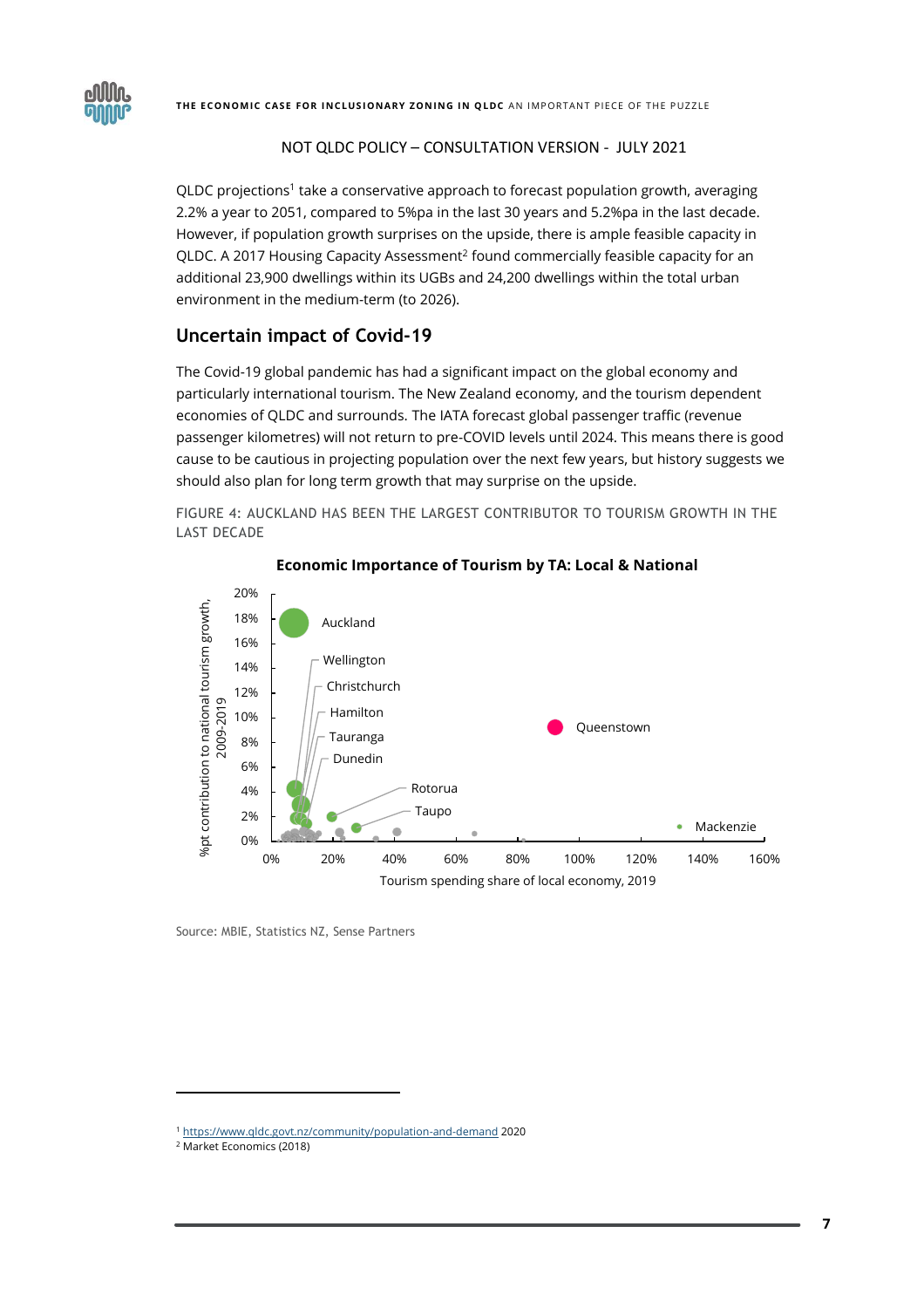

FIGURE 5: GLOBAL TRAVEL MAY NOT RECOVER TO 2019 LEVELS UNTIL 2024

Source: UNWTO, IATA, World Bank, Sense Partners

### <span id="page-8-0"></span>2.2. Housing supply

House building has surged in recent years [\(Figure 6\)](#page-9-0). However, the population has grown even faster. Housing building needs to remain high to meet projected demand, as well as current unmet demand (seen in affordability pressures, increased congestion due to commuting workers, and crowding for example).

In the 2018 Census 730 households reported needing more bedrooms in QLDC [\(Figure 7\)](#page-9-1). This is consistent with our estimates of underlying housing demand and actual supply, which show that demand has outstripped supply from 2014 to 2018 (Figure 7).

Those with affordability constraints are crowding up. This is because the supply is not uniform across the housing continuum. Our analysis shows that while the housing stock has grown rapidly in recent years, the supply of rental housing has not. In the 5 years to 2018, the housing stock grew by around 775 dwellings a year. The increase in the rental stock was only around 185 a year over the same period, or 25% of the dwelling stock growth.

An Auckland evaluation<sup>3</sup> of Special Housing Areas found that the policy boosted supply but did not improve affordability. QLDC also benefitted from the Housing Accord and Special Housing Area (HA-SHA) legislation, which had targeted 1,300 homes over three years [\(](#page-10-0) [Figure](#page-10-0) 9). Targets changed over the years, but the approvals of projects appeared to largely keep pace with targets [\(](#page-11-0) [Figure](#page-11-0) 10).

<sup>3</sup> Fernandez (2019)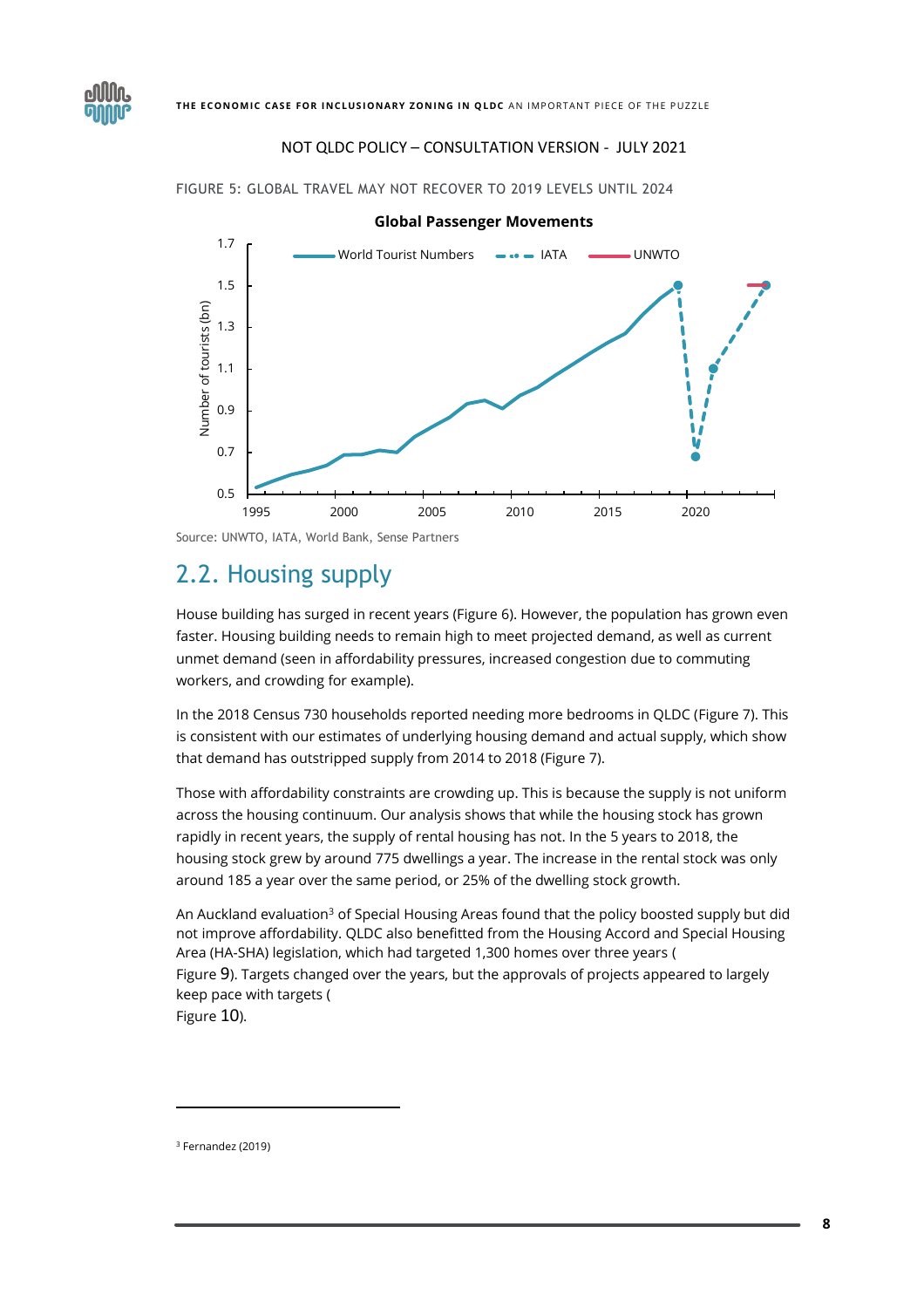

THE ECONOMIC CASE FOR INCLUSIONARY ZONING IN QLDC AN IMPORTANT PIECE OF THE PUZZLE

#### NOT QLDC POLICY – CONSULTATION VERSION - JULY 2021

QLDC population projections<sup>4</sup> suggest recent supply trends will continue. However, recent experience shows that overall housing supply may not increase affordable housing supply for some time. This highlights the need for targeted policies such as Inclusionary Zoning to encourage affordable housing supply (which QLDC has been using since 2004 and is discussed later in the report).

<span id="page-9-0"></span>FIGURE 6: SURGING CONSENTS IN RECENT YEARS IS WELCOME



#### **QLDC Building Consents & Projected Demand**

<span id="page-9-1"></span>



#### **Crowding Measure: Bedrooms Needed (2018)**

<sup>4</sup> <https://www.qldc.govt.nz/community/population-and-demand> 2020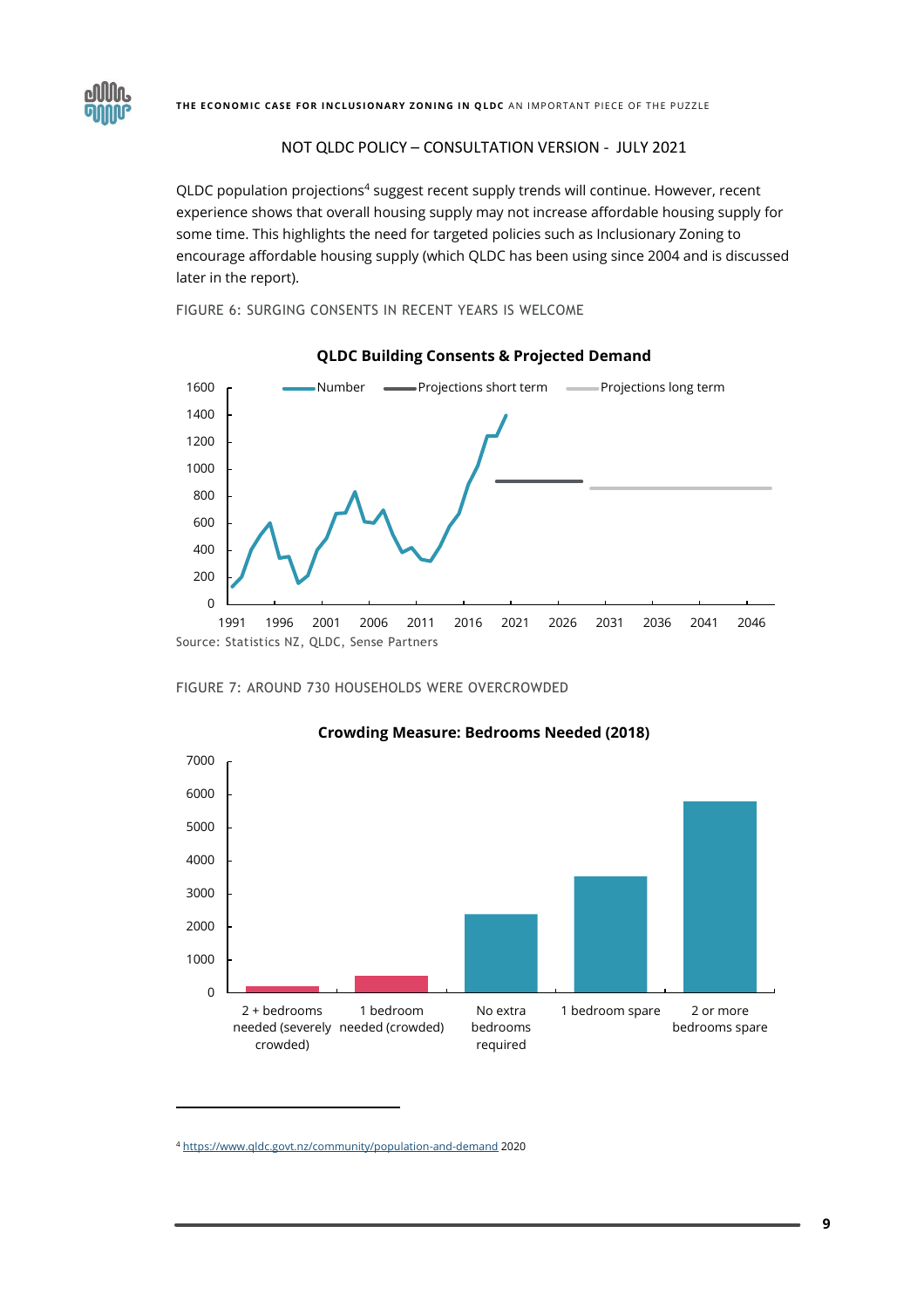

Source: Statistics NZ, Sense Partners

**GNNO** 

Figure 8: House building has surged in recent years, but demand has grown even faster



Source: Statistics NZ, Sense Partners

<span id="page-10-0"></span>FIGURE 9: SHA TARGETS WERE MET…



**SHA Targets & Deliveries**

Source: MHUD, QLDC, Sense Partners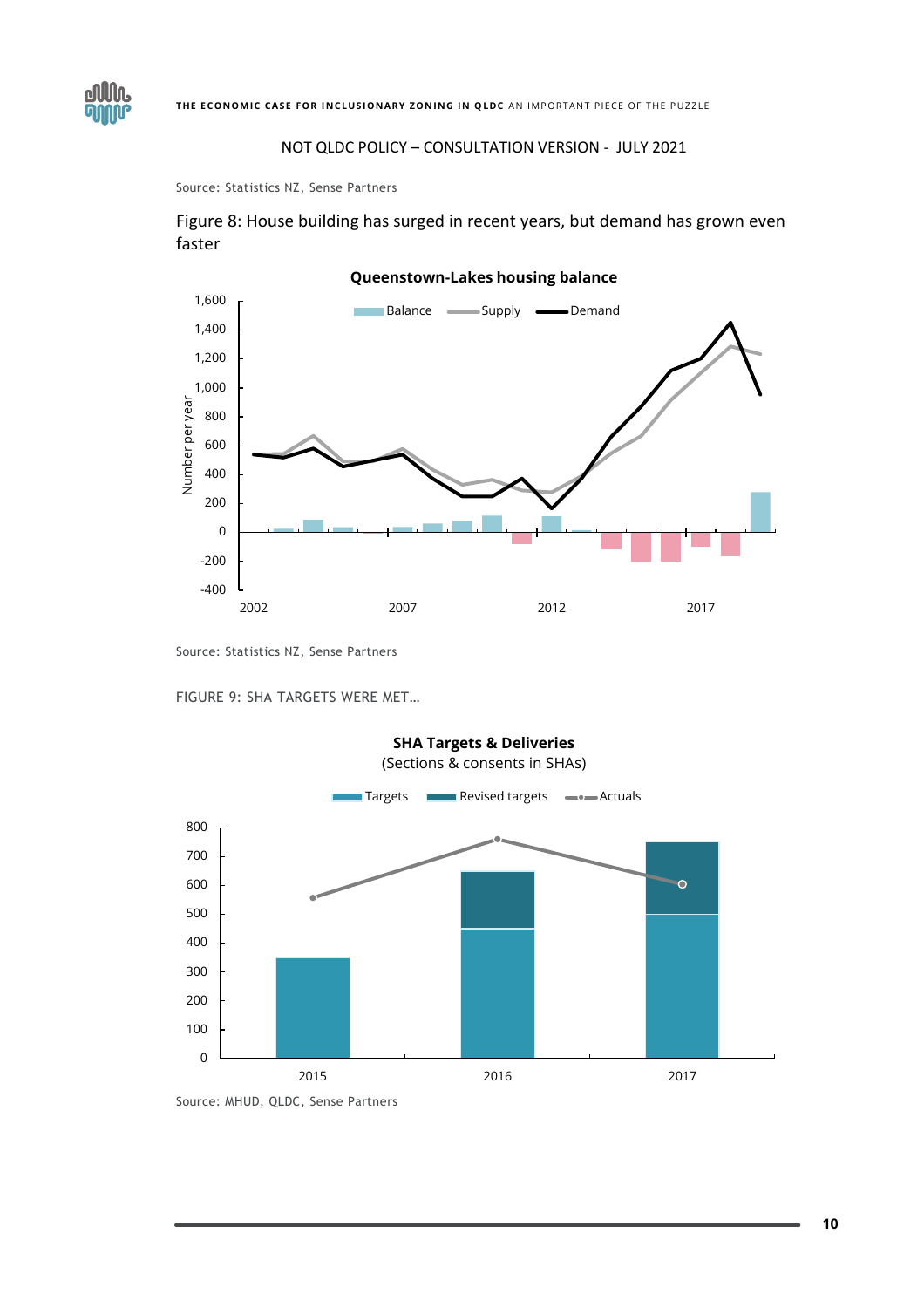

<span id="page-11-0"></span>FIGURE 10: …AND LATER CHANGED TARGETS

eJUUN: **GNUU** 

Source: MHUD, QLDC, Statistics NZ, Sense Partners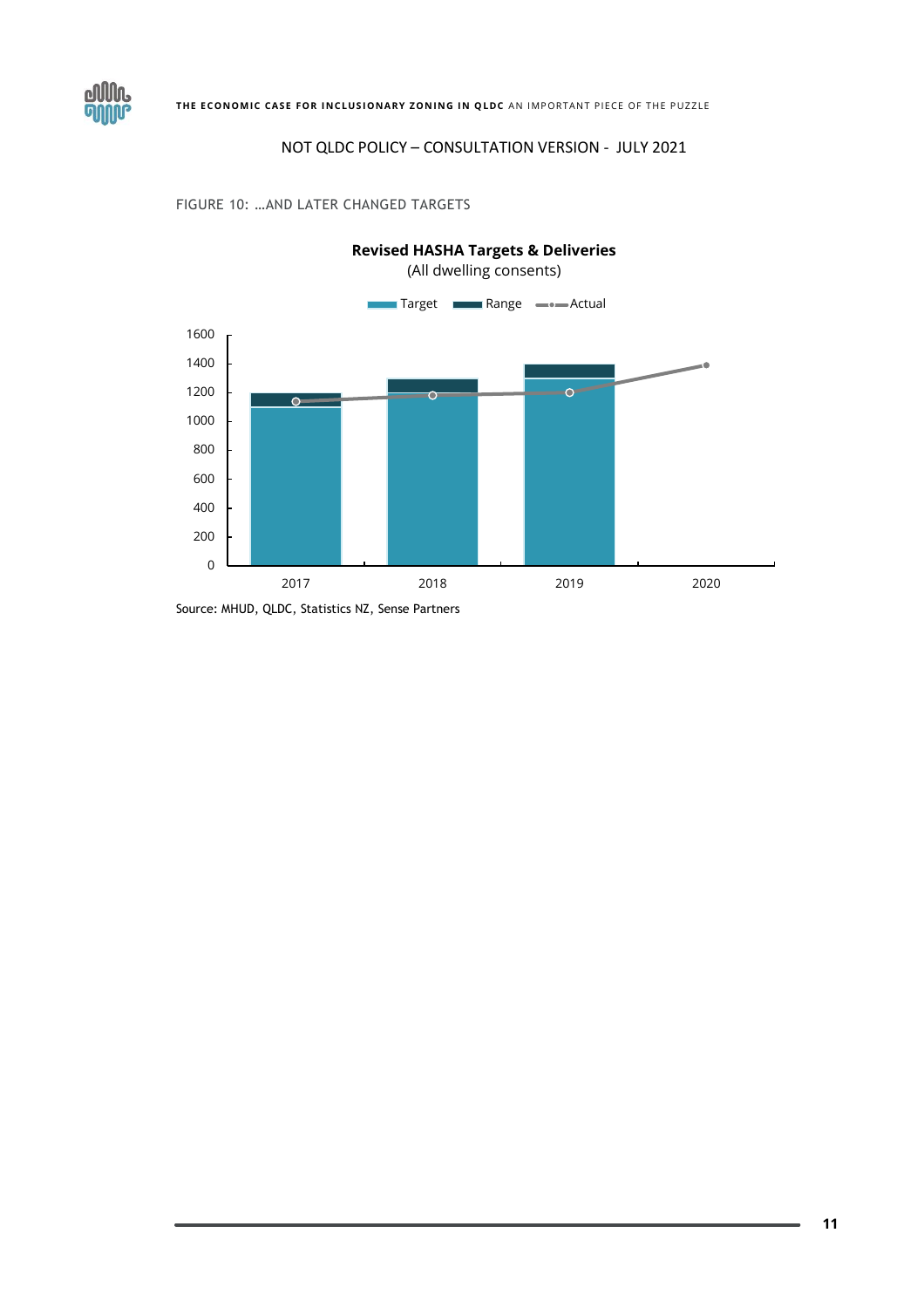

# <span id="page-12-0"></span>3. Housing affordability and its consequences

### <span id="page-12-1"></span>3.1. A \$1b problem for the Queenstown Lakes District

Housing is extremely unaffordable in QLDC. According to interest.co.nz for example, the median house price in Jan 2020 was 14.3 times median household incomes, compared to 6.7 times nationally. Similarly, the average rent in QLDC is 45% of income, compared to 27% nationally.

To understand the scale of the housing costs, we can think about how much incomes locally would have to rise to match, say the national, housing cost levels. There can be plenty of arguments about what should be the most comparable region or number, but this exercise helps to illustrate the scale of the issue.

If the cost of housing remained the same and local incomes went up to match national levels, then incomes would have to rise by 68% (to restore rental affordability) to 115% (to restore housing affordability). Cumulatively, the wage bill in QLDC would need to rise by \$817m to \$1,392m. Roughly, the scale of the housing affordability issue in QLDC is \$1b.

A survey of renters in 2020 found that renters are more likely to be older, living with a partner, and children. The consequences of insecure housing are even greater for families than more mobile younger cohorts.

This is illustrated by the waitlist for the Queenstown Lakes Community Housing Trust (QLCHT). It shows those wanting help on housing are likely to work in relatively low-income jobs, and those with children (both single and two parent families) were in high need.

FIGURE 11: WAITLIST OF QLHT HOUSING, NUMBER OF HOUSEHOLDS BY COMPOSITION

| Share of households, % |     |     |    |      |                |     |                |       |      |
|------------------------|-----|-----|----|------|----------------|-----|----------------|-------|------|
| Adults                 |     |     |    |      | $\overline{2}$ |     |                | Total |      |
| <b>Children</b>        | 0   |     | 2  | $3+$ | 0              |     | $\overline{2}$ | 3+    |      |
| $Income($ \$)          |     |     |    |      |                |     |                |       |      |
| Under 30,000           | 4%  | 2%  | 1% | 1%   | 1%             | 0%  | 0%             | 0%    | 8%   |
| 30,001-50,000          | 10% | 5%  | 3% | 1%   | 1%             | 3%  | 1%             | 0%    | 24%  |
| 50,001-80,000          | 12% | 4%  | 2% | 1%   | 6%             | 6%  | 7%             | 2%    | 40%  |
| 80,001-100,000         | 1%  | 0%  | 0% | 0%   | 9%             | 4%  | 4%             | 1%    | 20%  |
| $100,001+$             | 0%  | 0%  | 0% | 0%   | 1%             | 2%  | 3%             | 2%    | 8%   |
|                        |     |     |    |      |                |     |                |       |      |
| Total                  | 27% | 11% | 6% | 3%   | 18%            | 15% | 15%            | 6%    | 100% |
| Source: OLCHT          |     |     |    |      |                |     |                |       |      |

#### **QLCHT waitlist by composition and income**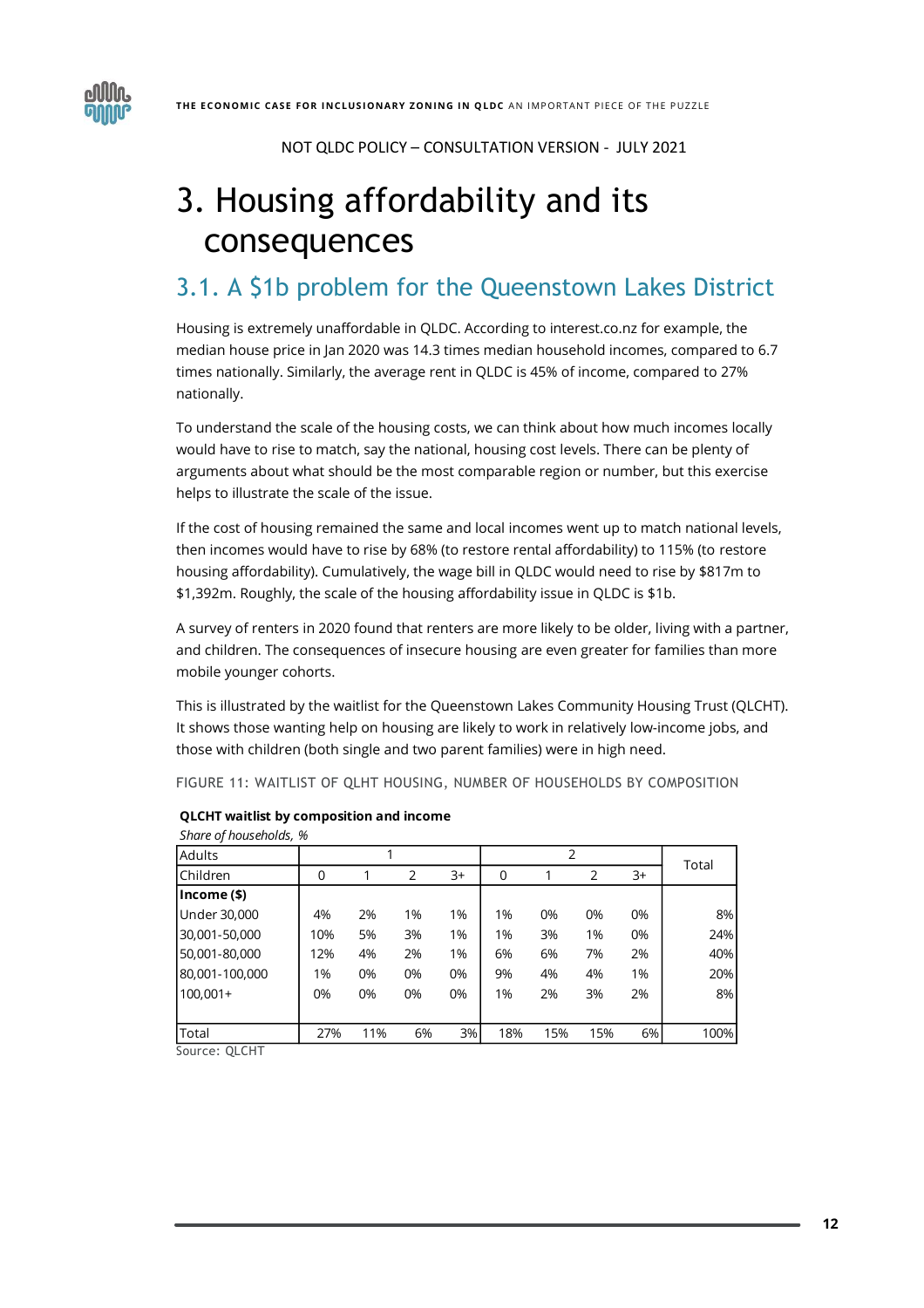

### <span id="page-13-0"></span>3.2. Impact on labour market

The cost of housing is impacting on the availability of worker, the quality of life of workers, often pushing them further away from their place of work and increasing their travel costs, increasing emissions and congestion. OECD's illustrative modelling showed that improved housing supply would increase labour productivity growth by 0.5% a year<sup>5</sup>.

One consequence of unaffordable is housing is higher labour turnover and labour shortages. Businesses report finding it harder to retain and attract labour. Survey of Queenstown Chamber members for example $6$  show that workforce issues (finding workers and worker accommodation) are high on their priority list.

QLDC's largest sector is retail and accommodation, accounting for 30% of all jobs, but just under 20% of QLDC residents work in the sector. Many are commuting in from further away.

We can see this reflected in Census commuter data, which shows more people travelling further distances to work over the last three censuses. For example, the number of commuters from Frankton and Lake Hayes to Central Queenstown – which creates urban traffic congestion – has more than doubled between the 2006 and 2018 censuses, from around 460 people to 950. The number of people commuting from further away, such as Cromwell and Wanaka are also growing.

<span id="page-13-1"></span>FIGURE 12: MOST COMMUTES ARE SHORT, BUT AROUND 300 LIVE MORE THAN 50KM AWAY FROM THEIR WORK



#### Commute Distance by Suburb of Work in QLDC

Each circle represents commute suburb pair (eg Frankton to Queenstown Central) Circle size = number of commuters

<sup>5</sup> Baker (2019)

<sup>6</sup> <https://www.queenstownchamber.org.nz/business-connect/news-advocacy/news/membership-survey-results-2019/>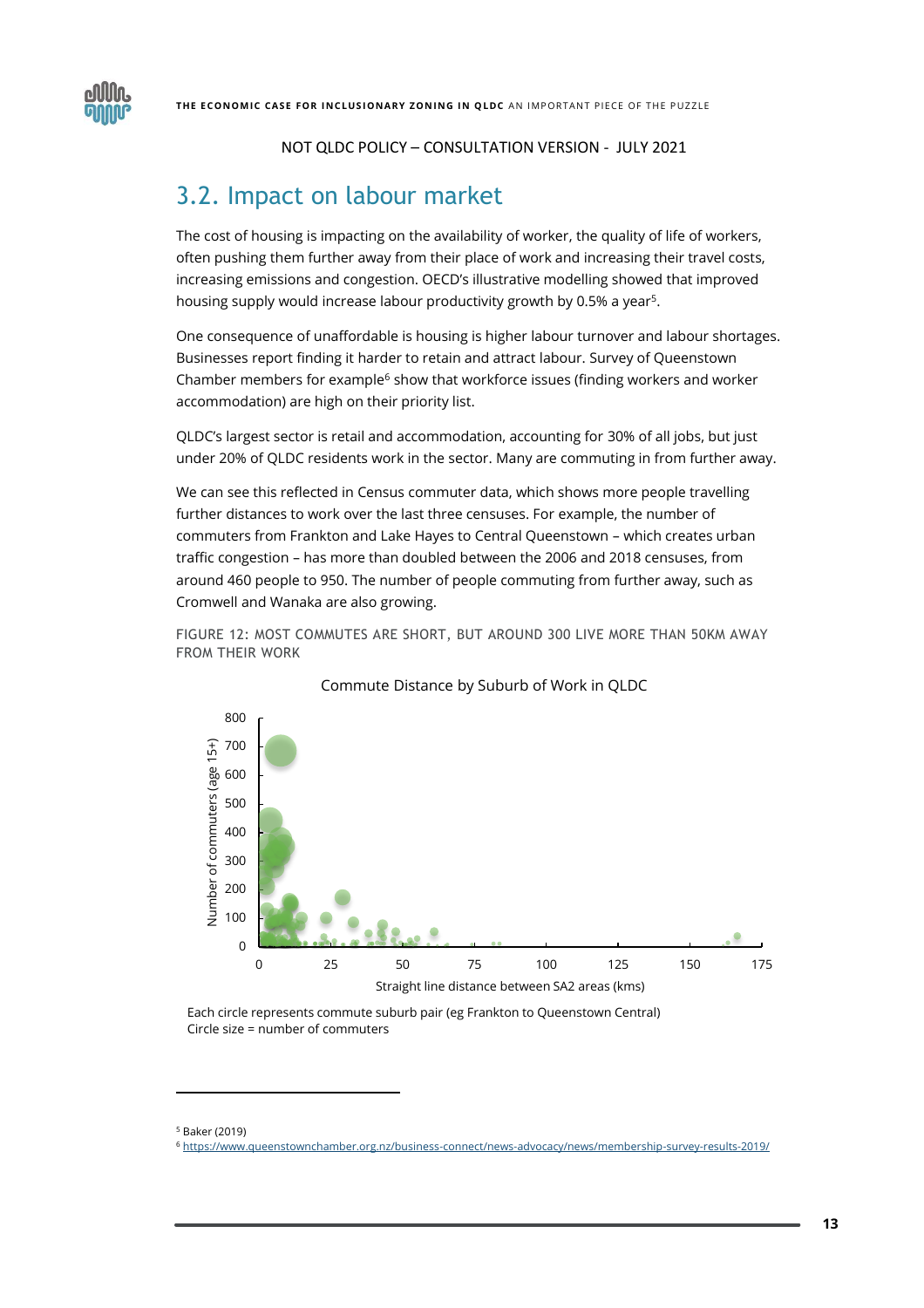



Source: Statistics NZ, Sense Partners

We estimate around 300 people have a commute of more than 50km each way<sup>7</sup>. Commuter data shows people prefer to live close to work [\(Figure 12\)](#page-13-1), commute distances are increasing with attendant increase in traffic congestion, and associated economic and environmental costs.

Housing availability and choice are important determinants of labour supply, cost, and turnover. QLDC's tourism and service-based economy is labour intensive, but labour turnover, some of which is linked to worker accommodation, have direct economic costs.

This economic cost to business is visible in higher labour turnover in QLDC. Employee turnover is a real cost to business. It increases the cost of recruitment, training, and productivity loss. Business tools and international literature suggests turnover costs may be very high. For tourism intensive industries the cost of turnover is around 25% of an employee's annual salary. An US study found typical cost of  $\sim$ 20% $^8$ .

The labour turnover rate was 25% in QLDC in 2019, and 16% nationally<sup>9</sup>. A third of the difference was due to industry mix in QLDC (it has more employment in higher turnover industries like accommodation, and food and beverage services). But the remaining two-thirds (or 6% labour turnover) is due to other local factors, including a large number of short-term visiting workers from overseas. Small and remote communities tend to experience higher labour turnover. It is not a uniquely QLDC issue, but one that has real economic costs.



FIGURE 13: LABOUR TURNOVER IN QLDC IS MUCH HIGHER THAN THE NATIONAL AVERAGE

 $7$  We calculated a straight-line distance between suburbs. This is likely to underestimate actual travel distance due to transport networks.

<sup>8</sup> Glynn (2012)

<sup>9</sup> Statistics New Zealand Linked Employer Employee Database (LEED)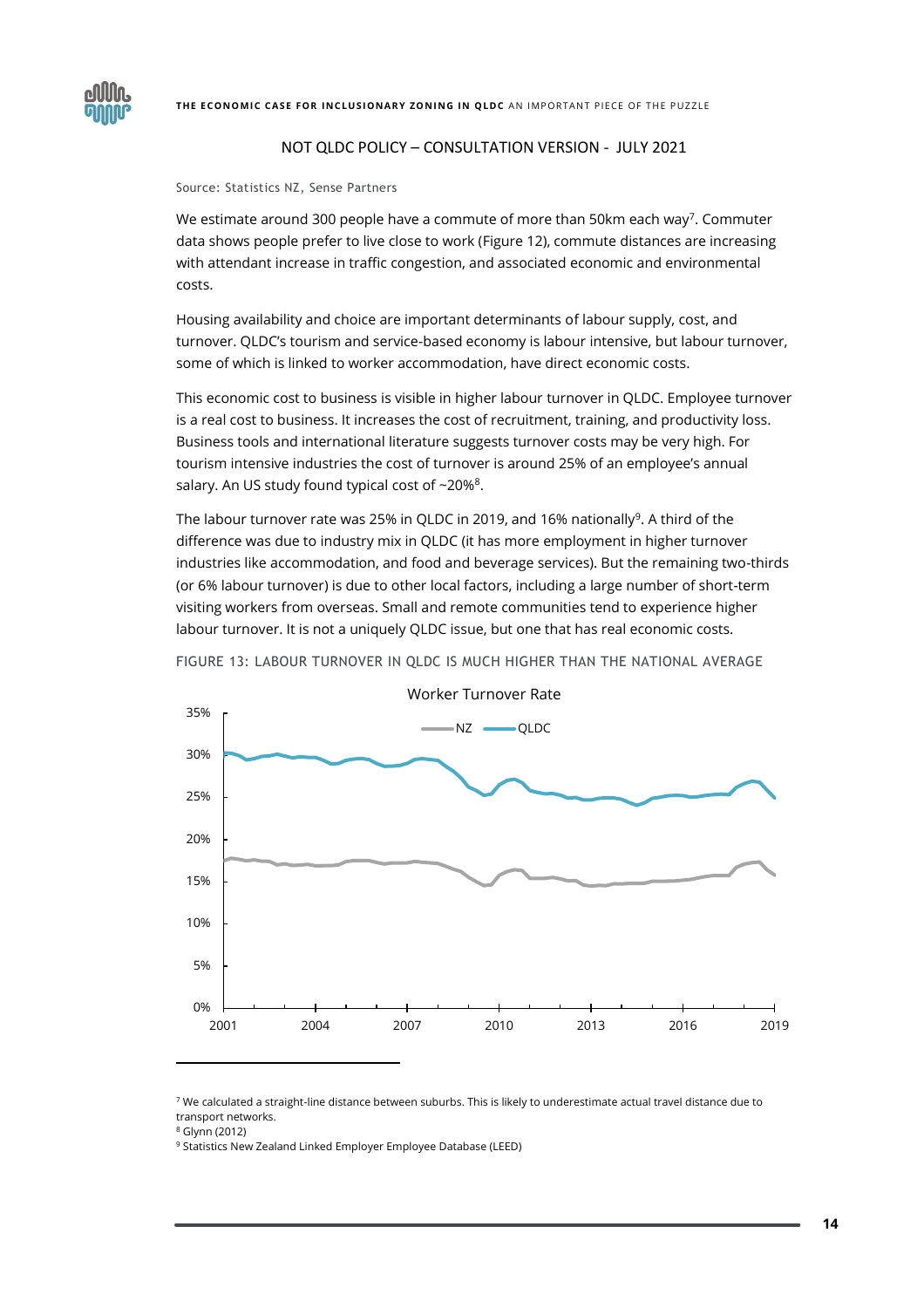

Source: Statistics NZ, Sense Partners

We estimate that high labour turnover has significant potential costs to the local economy:

- We estimate this additional labour turnover adds \$20m-\$25m per year to labour costs of doing business in QLDC, compared to the national average.
- Similarly, we also found that higher labour turnover industries tended to have lower profits. The 6% excess turnover in QLDC would equate to return on assets beings 5%- 10% lower, or worth \$85m-\$175m a year.
- We estimate much higher labour turnover in QLDC is imposing economic costs worth \$105m-\$200m a year (3%-6% of QLDC's GDP).
- As a rough rule of thumb, we estimate every worker not unnecessarily moving jobs is worth \$55,000-\$110,000 to the local economy.
- Research<sup>10</sup> shows reduced turnover of work and living arrangements also have wider benefits social and wellbeing benefits, particularly for work prospects and education outcomes.

FIGURE 14: ONLY A THIRD OF QLDC'S HIGHER LABOUR TURNOVER CAN BE EXPLAINED BY ECONOMIC MAKE-UP



#### Labour Turnover (2019)

Source: Statistics NZ, Sense Partners

<sup>10</sup> Treasury (2018)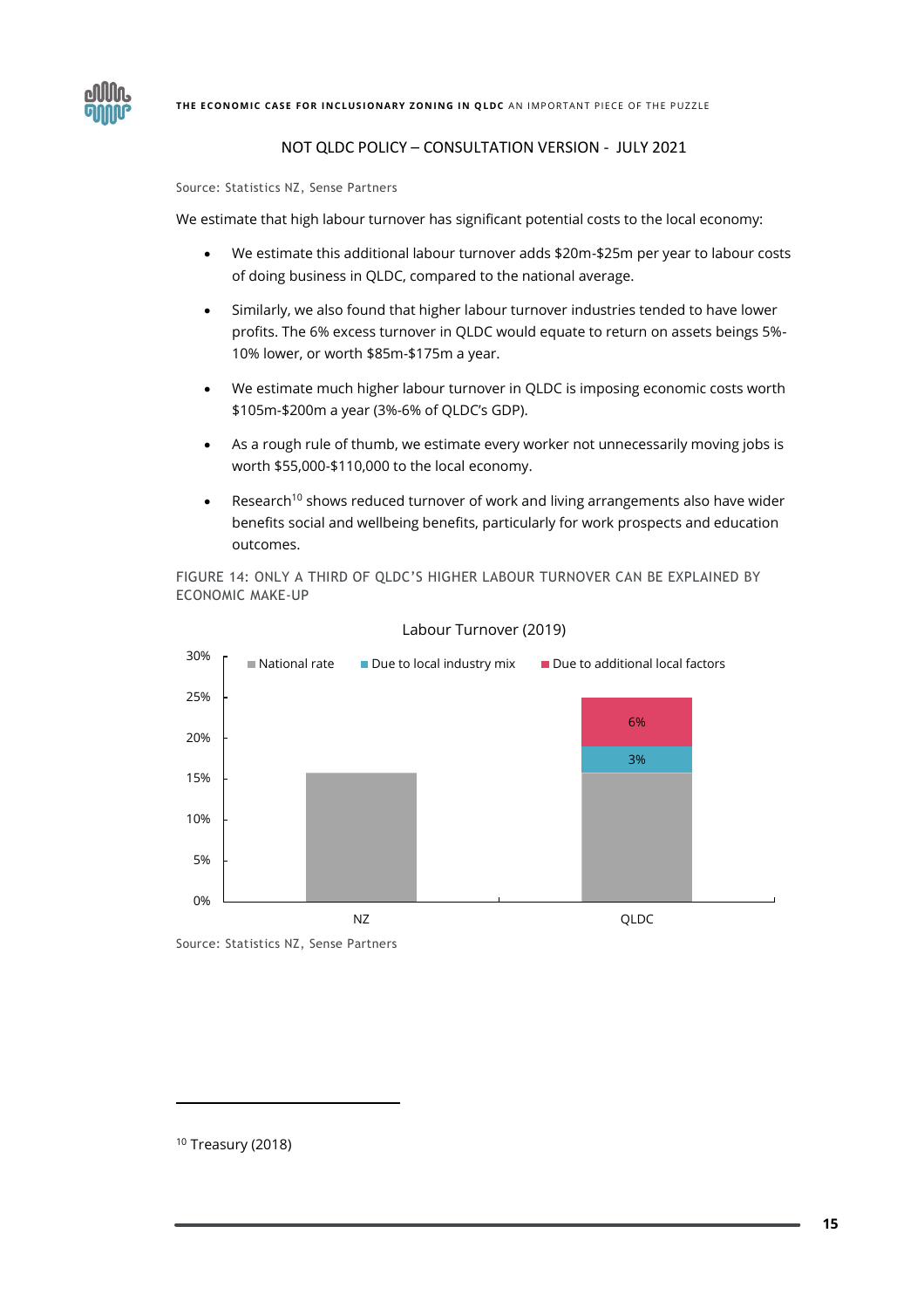



FIGURE 15: HIGH LABOUR TURNOVER INDUSTRIES TEND TO EXPERIENCE LOWER PROFITABILITY

<span id="page-16-0"></span>Source: Statistics NZ, Sense Partners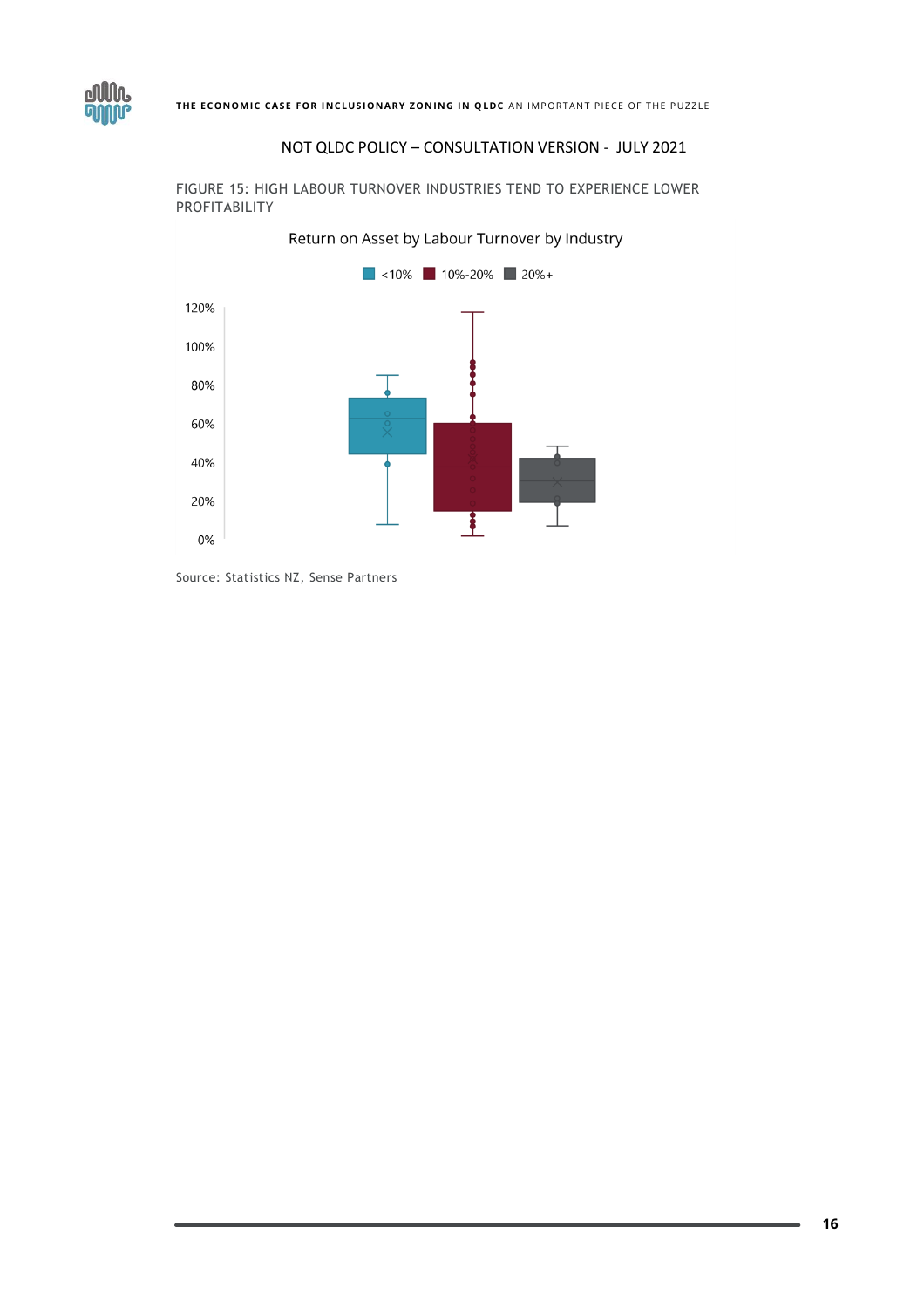

# 4. Inclusionary Zoning as part of the solution

QLDC is afflicted by unaffordable housing. There is no one policy tool that can alleviate this. However, IZ is a targeted policy that deliberately produces affordable housing, although further support is often required to make houses affordable to those on very low incomes. The point of these policies is usually to increase the share of affordable housing, and to break up socioeconomic segregation of a city $11$ .

<span id="page-17-0"></span>Planning system tools such as IZ work best when part of a wide whole-of-government strategy to address the continuum of housing needs<sup>12</sup>. An OECD report in 2019<sup>13</sup> suggested government delivery of affordable housing through KiwiBuild should be re-focused towards enabling the supply of land to developers, supporting development of affordable rental housing, and further expanding social housing in areas facing shortages. They noted that in Germany, the supply of affordable housing is increased through public subsidies in conjunction with inclusionary zoning, with rental housing generally targeted. The key messages are:

- The most successful applications of IZ are in places where the mechanism is simple to administer, there is an established delivery mechanism and the policy applied widely.
- Inclusionary zoning helps to supply lower value/affordable homes into supply. Without this, supply of this type of housing falls dramatically.
- IZ is not common in Australasia, but widely used in USA (more than 500 cities), UK and other parts of the world with varying degrees of success.
- In recent decades South Australia (around 5,500 units over a decade to 2015) and Sydney (around 2,000 units over a decade from 2009) have both used inclusionary zoning. Neither are sufficient to deal with housing stresses for all.
- There is some risk of reducing incentives for overall supply, but because IZ tends to be used in very expensive markets, good quality quantitative studies find no impact on overall supply. But the published evidence is mixed, although of varying quality and scope (many do not include wider social benefits).
- Inclusionary housing practice in both the US and UK reveals that schemes gain traction over time. Private developers accept inclusionary requirements *when they are known in advance and levied in a consistent way*.
- Even with IZ, low income families often need additional support to afford homes.

<sup>11</sup> Mock (2016)

<sup>12</sup> Gurran et al (2018).

<sup>13</sup> Baker (2019)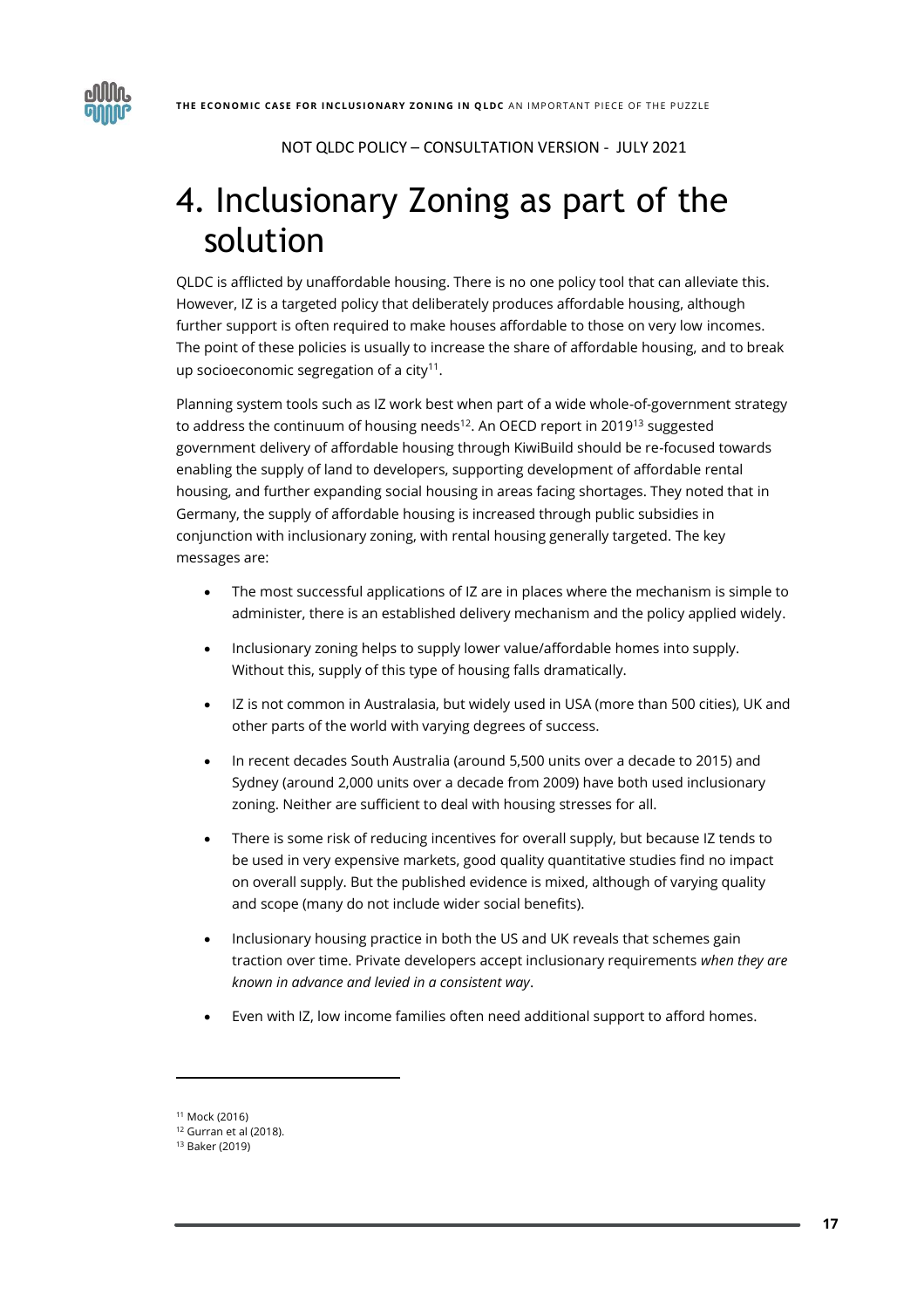IZ on its own cannot be the answer. As other mechanisms required to ensure housing supply is responsive to demand across the continuum of housing need.

Experience in QLDC to date, and internationally suggest such a policy is a complement to wider land use policies to increase housing supply. But left to their own devices, general housing supply may not provide sufficient *affordable* housing supply for some time.

QLDC began using IZ policy to create a stock of retained affordable homes in 2004. Inclusionary Zoning policy has changed in QLDC over time. It started with the agreement of stakeholder deeds between developers and the Council that dedicated around 5% of the residential land for affordable housing as part of the plan change approval process of rezoning rural land to residential subdivision. This rezoning process was further memorialised through a set of objectives, policies, and rules into the District Plan in 2013, and then further used through the HA-SHA (2013) Act.

The QLDC experience so far has been favourable against commonly cited issues internationally. The international literature takes a nuanced view on what successful IZ policy looks like. Success is often defined in terms of the impact on various channels<sup>14</sup>:

- 1. Create more affordable units. The international literature shows that IZ policy can increase affordable housing supply, but it can lag overall supply.
	- 1.1. QLDC shares a commonly found issue, that the supply of affordable housing lags<sup>15</sup>, but increases over time. We have seen that while housing supply has accelerated, the supply of rental stock has not kept paces (only 25% of the increase in the dwelling stock in the five years to 2018 were rentals).
	- 1.2. IZ policies vary by location, as do their scale. In South Australia, the policy contributed 15% of total supply in the decade to 2015. In Sydney about 1% $^{12}$  $^{12}$  $^{12}$ .
	- 1.3. We estimate the proposed IZ policy will account for up to 1,000 units, or close to 6% of total new supply through to 2051. Although demand is likely to be around 2,000 units, meaning IZ needs to be a complement to wider housing supply delivery.
- 2. Retention increases wider social and economic benefits. The impact is higher the longer they are retained. Generally, IZ homes are retained for 30 years or more, but again the policies are heterogenous across jurisdictions.
	- 2.1. The proposed model specifically includes a retention mechanism to ensure the social and economic benefits are maximised.
- 3. May impact on housing supply. The evidence of IZ policy impact on housing supply is mixed. High quality studies have not found large negative effects on supply. Large cross jurisdiction studies have generally found no effect, or marginal effect on housing supply relative to non-IZ locations. Mitigation tools can reduce the impact, for example through

<sup>14</sup> Ramakrishnan et al (2019).

<sup>15</sup> Norris (2007)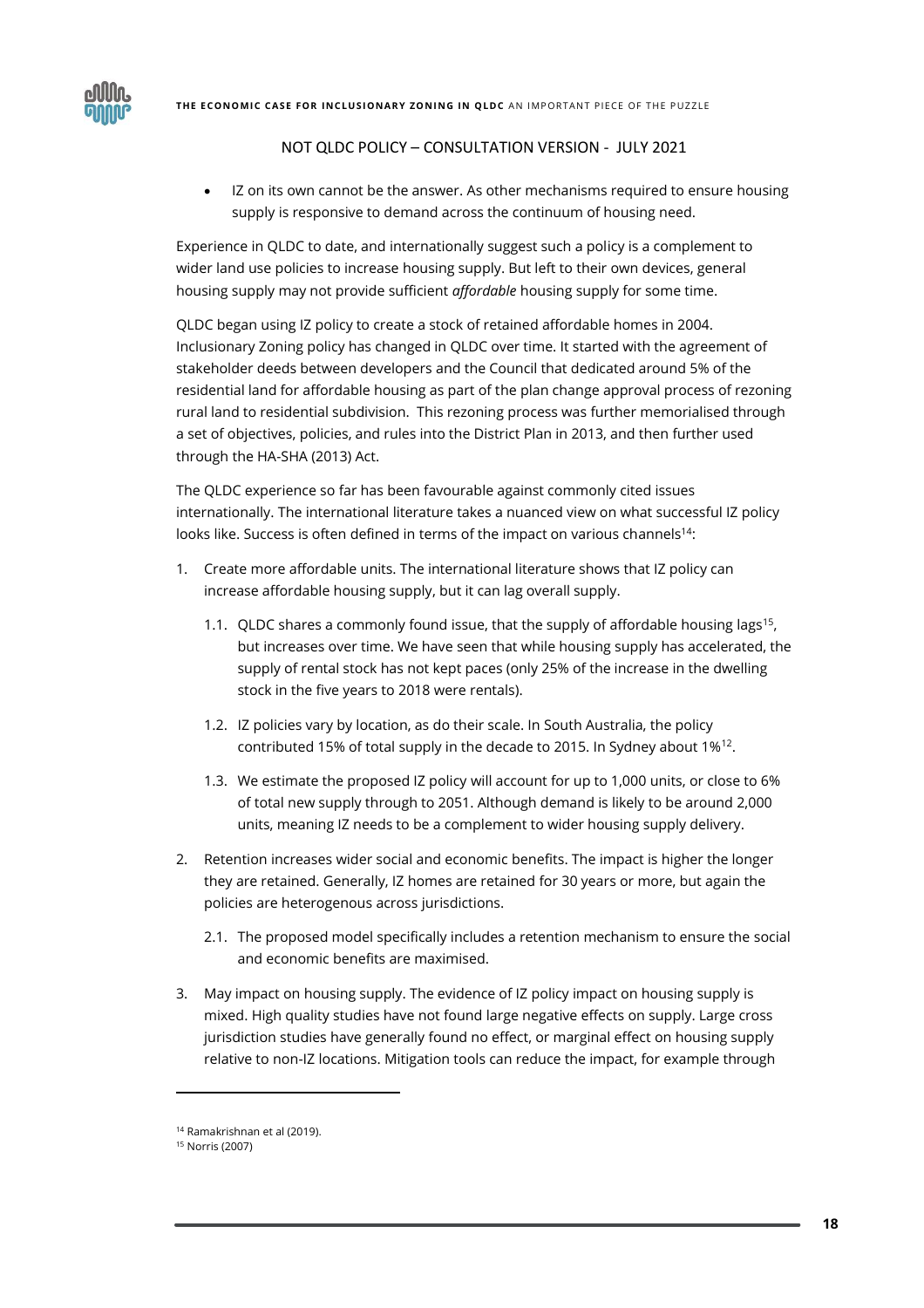

density bonuses, reductions in height, setback, parking and other requirements, and fasttracked approvals.

- 3.1. Some international studies found housing supply slowed due to Inclusionary Zoning policies, but that depended significantly on the stringency of the inclusionary requirements<sup>[16](#page-19-0)</sup>.
	- 3.1.1. However, when QLDC adopted more stringent Inclusionary Zoning requirements in 2013 (increasing them from 5% to 10% in SHAs) housing supply improved, both in levels and relative to population.
	- 3.1.2. There are other drivers, but it does not appear that Inclusionary Zoning policy had a discernible negative impact on housing supply.
- <span id="page-19-0"></span>4. Some international studies have also shown Inclusionary Zoning reducing the size and quality of homes (to compensate for margin impact)16.
	- 4.1. However, when we analysed Special Housing Area building consents, we found the average size and per square metre improvement costs were higher than QLDC average.
	- 4.2. Special Housing Area homes consented between 2015 and 2018 had an average floor size of 224 m2 (we trimmed the top and bottom 5% to reduce the impact of extreme outliers) compared to 185 m2 for all consents.
	- 4.3. The average value of improvements for Special Housing Area consents was \$2,700/m2 compared to \$2,500/m2 for all consents.
- 5. Increase Impact on house price. International evidence shows mixed impact of Inclusionary Zoning on house prices. Most show no impact, but some increased prices17.
	- 5.1. In literature that found a link, they found that IZ areas experienced faster house price growth during appreciating periods, and deeper declines during depreciating periods.
	- 5.2. If there is a one-off increase in house prices it would benefit existing homeowners but penalise others (now and in the future) looking to buy.
	- 5.3. Conservatively, we show the impact on existing owners (who enjoy higher house prices) and future buyers of new supply (who are worse off).
- 6. Improve economic opportunity for IZ beneficiaries? There is surprisingly limited research in this area. Our literature review suggests there are improvements in financial outcomes, some evidence of integration (when on site provision vs financial contribution), and can

<sup>16</sup> Bento (2009), Powell (2010)

<sup>17</sup> Shuetz (2011)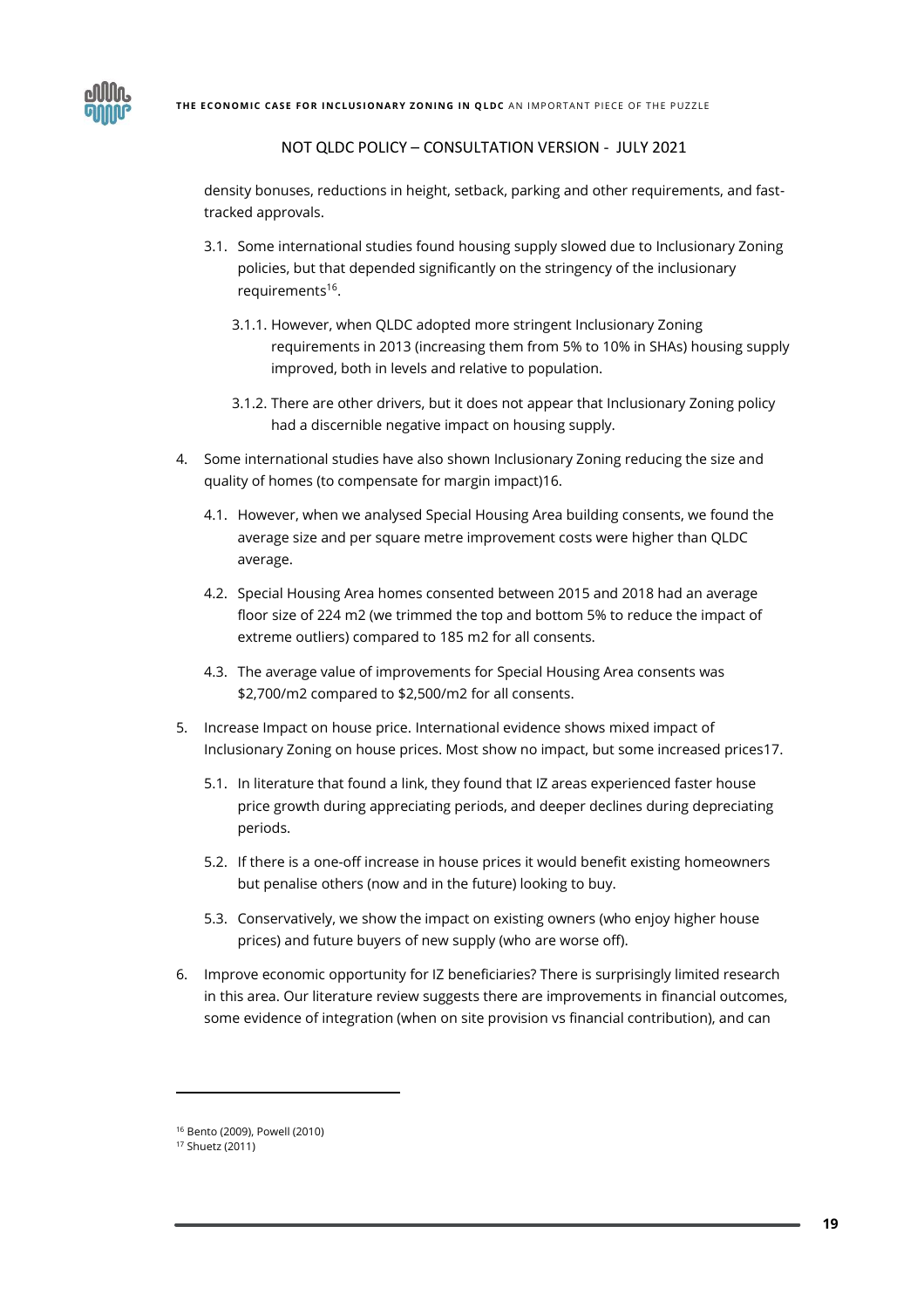



increase economic opportunity through access to high opportunity neighbourhoods, schools, etc. We attempt to quantify these benefits later in the report.

# <span id="page-20-0"></span>5. The Cost Benefit Analysis

The CBA is broad based and uses a range of data sources.

We consider the implications of our analysis over a long period of time, 30 years. This is because housing is a long-lived asset, and changes in such long-lived assets need to be considered over a long period of time. Further, many gains and losses are incremental and may not appear material unless cumulated over a long period of time.

The typical analysis of such schemes tends to focus on the private monetised benefits. These tend to show that the scale of be benefits of those housed is positive but may be outweighed by the cost borne by the original landowner, developer, or homeowner (through lower profits or higher prices of housing). When supply cannot keep up with demand, costs of IZ are likely to be borne by house buyers, rather than landowners or developers. When supply is responsive and the policy is widely applied, the price of landowners and developers will also share some of the cost.

The counterfactual presented tends to be one where unfettered market would supply more homes and, at least in the aggregate, everyone is better off. Future planning provisions are assumed as a given. This is understandable, but the true trade-offs are nuanced. Planning provisions that increase the property rights of a piece of land are additional endowments given by the community to the landowner. It may be considered as a transfer from the community to a private benefit.

Adding the inclusionary zoning requirements when rezoning is often easier. That is because additional rights, which have tangible economic value, compensate for the IZ. The policy needs to be applied as widely as possible to have the largest impact. But also needs to be consistent and coherent with wider objectives (including for example promoting density to reduce infrastructure demands). For example, difference in development economics for brownfields versus Greenfields means that we need to be cognisant of the reality of these issues.

Often, IZ is presented as a tax and an expensive way to meet the needs of a few. There are private and social benefits. The largest beneficiaries are those who can now live in affordable and healthy IZ homes in a high economic opportunity area. The extent of benefit can be financial (reduced outgoings) to much longer term (such as health, education opportunities for children in a better-quality school, and residential stability and lifetime outcomes. The likelihood of better lifetime outcomes through reduced housing costs, increased housing stability and living in a low-poverty area usually not counted. We also include estimates of the economic benefits of reduced labour turnover among IZ residents – which accrue to local businesses and the wider community.

We utilised the Treasury's analysis of the impact of planned urban regeneration in Porirua to help us make modest economic benefit estimates from mental health, education, and reduced energy cost estimates. Their analysis covered economic, wellbeing and fiscal domains. We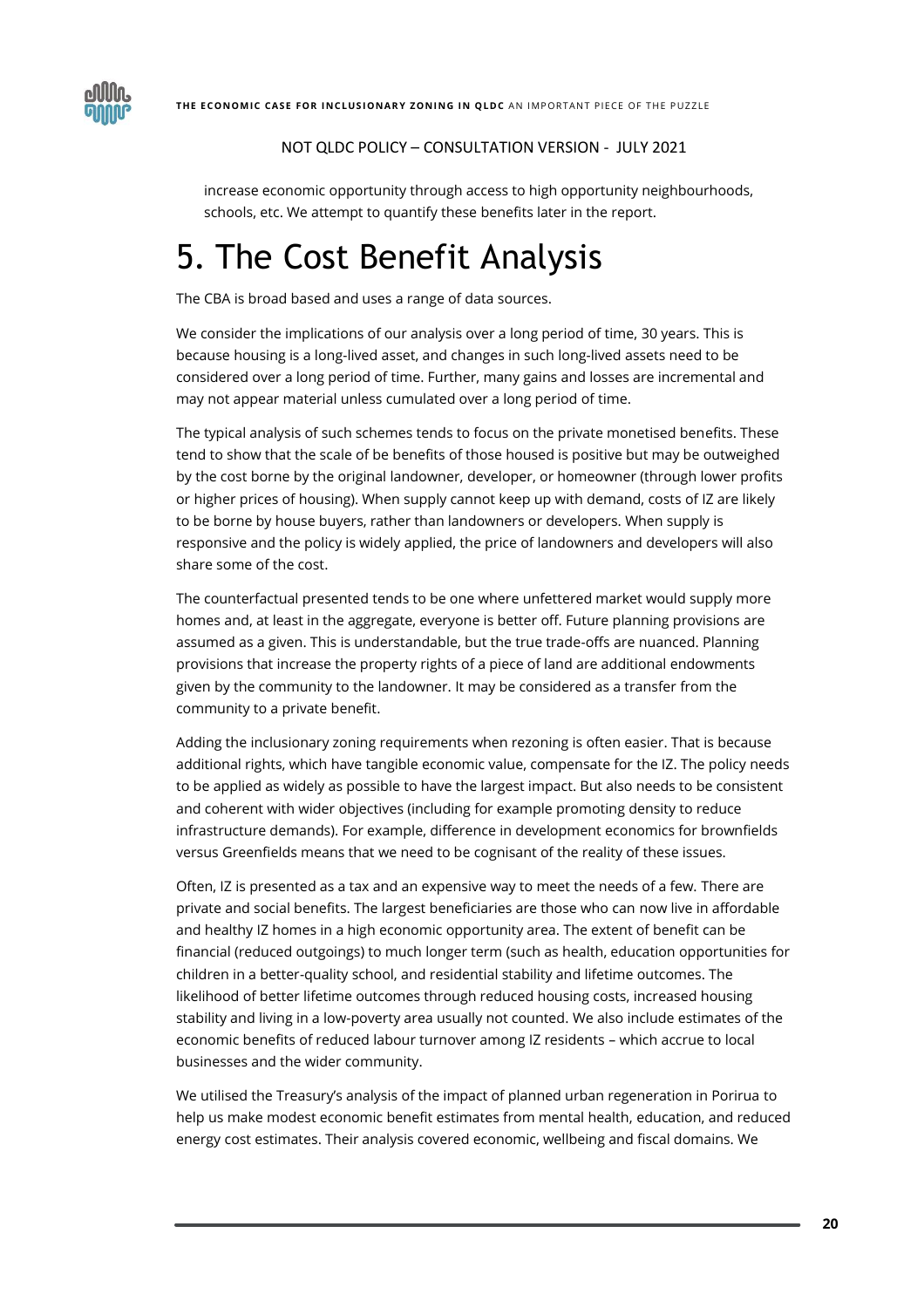

have focused on the economic domain only. The fiscal domain is not relevant in this instance. Wellbeing domain drives large results but are not necessarily a relevant factor in s32 review.

### <span id="page-21-0"></span>5.1. Who loses?

How the IZ policy is defined will matter a great deal on who bears the costs and who bears the benefits. If house prices increase for example, then existing homeowners will benefit. The benefit to the IZ residents and the wider community are complex to calculate but are positive. The costs, or at least perceived costs, are borne by landowners and/or non-IZ buyers, depending on how elastic the housing market is.

Costs falling on developers may reduce supply of housing, as some projects may become uneconomic. Similarly, supply may slow because increased house prices make them less affordable, reducing demand for new housing.

Economic theory tells us that who bears the cost will depend on the relative elasticity of demand. If home buyers are relatively inelastic, because of the unique amenities of QLDC, then home buyers will absorb the cost. If the price increase is too much and buyer demand reduces (that is the demand is elastic), then developers and landowners will exit the market, delay developments or lower prices, slowing housing supply or reducing the price of land.

Our analysis of QLDC's experience with IZ policy to date does not show any discernible impact on house prices or housing supply.

### <span id="page-21-1"></span>5.2. Is it really a loss?

The property rights of a landowner are the rights commensurate to current planning provisions. There is a potential value uplift in future planning changes, but there is associated risk. Those planning changes and value uplifts may not happen. Rules may change around flood plains or the imposition of the IZ clauses. This is a risk that a landowner takes when anticipating changes in future planning rules.

Unless the IZ provisions reduce the value of the land at prior use plus the cost of infrastructure provision (which would reduce land and housing supply), then no property right has been reduced. Rather, any extension of property rights would have been conferred by society to the landowner. When it includes IZ, it reduces the additional property rights and associate value uplift conferred to the landowner and subsequently to the developer and home buyer.

New planning provisions also have an impact when implemented, but the impact fades over time. So, if IZ is imposed uniformly and consistently across a broad class of land and developments, then there will be a one off reduction in the value of this class of land, but over time it will not represent additional friction in land supply.

Since our analysis shows that QLDC can supply sufficient number of homes, but that the pace of build is not always high enough and they are not affordable homes. With IZ, we do not need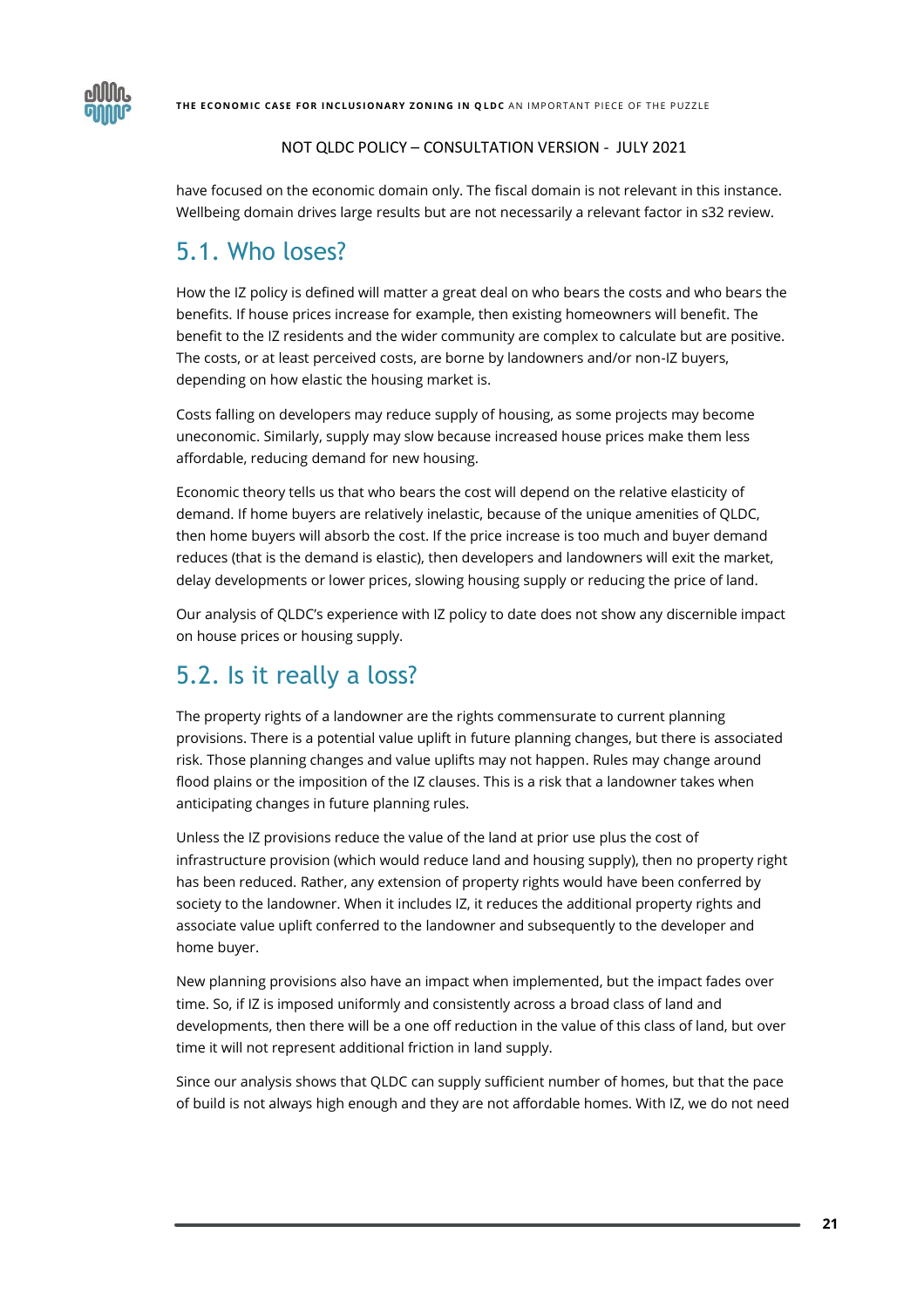

THE ECONOMIC CASE FOR INCLUSIONARY ZONING IN QLDC AN IMPORTANT PIECE OF THE PUZZLE

#### NOT QLDC POLICY – CONSULTATION VERSION - JULY 2021

the total quantum of housing supply to increase per se, rather the housing supply to include an affordable portion.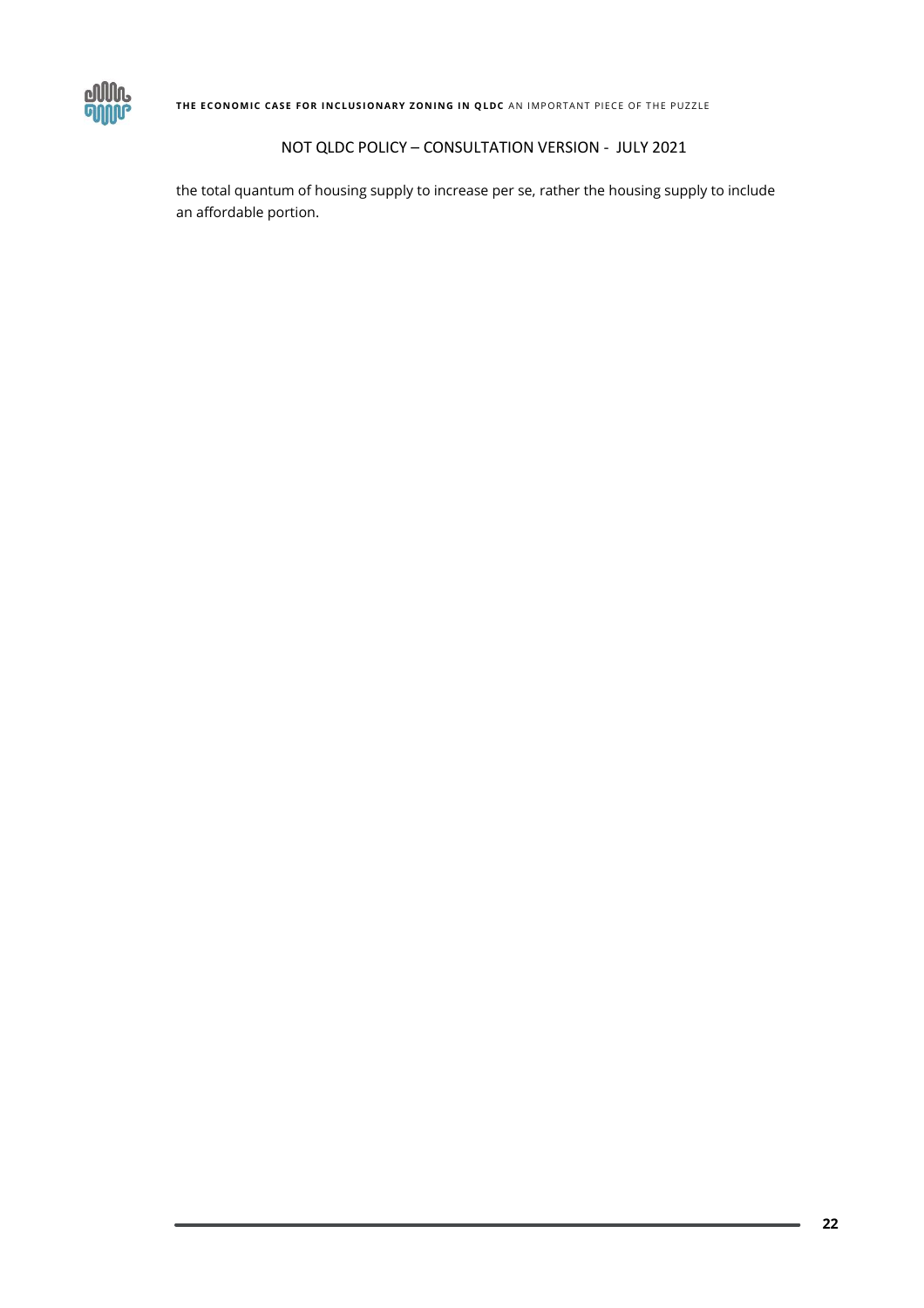

### <span id="page-23-0"></span>5.3. Estimating the economic benefits

We take a conservative approach in estimating the economic impacts of IZ in QLDC.

The key source of economic benefits arises from secure and proximate housing leading to better labour market outcomes, both through improved employment prospects and reduced turnover.

We also attach modest improvements in mental health outcomes, education outcomes and reduced energy and transport costs.

We also look at a scenario of house price changes. In our high (good) case, we assume no change in house prices consistent with a large body of literature and our analysis of the impact of IZ housing in QLDC. We include a one off 1% increase scenario in house prices in our low case. International literature suggests that house price impacts

Our estimates show that there are significant potential benefits from improved housing outcomes, if they can be crystallised into reduced labour turnover, which is a considerable drain on the local economy.

If house prices increase, then the impact on future homebuyers would largely offset these economic gains.

|                                            | Volume     | Impact    |                           | NPV (\$m; @6%) |               |
|--------------------------------------------|------------|-----------|---------------------------|----------------|---------------|
| Element                                    | Households | Direction | Monetary value Worst case |                | Best case     |
| <b>Economic Impact</b>                     |            |           |                           |                |               |
| Labour turnover <sup>(1)</sup>             | 1,000      | +         | 55,000-110,000            | 27             | 96            |
| Mental health improvement <sup>(2)</sup>   | 1,000      | $\ddot{}$ | 366                       | 2              | 3             |
| Education Outcome <sup>(2)</sup>           | 1,000      | $\ddot{}$ | $6 - 20$                  | $\Omega$       | $\Omega$      |
| Energy & other cost savings <sup>(2)</sup> | 1,000      | $\ddot{}$ | 30-200                    | 0              | $\mathcal{P}$ |
| House price effect on:                     |            |           |                           |                |               |
| House price change <sup>(3)</sup>          |            |           |                           | 1%             | 0%            |
| <b>Existing homeowners</b>                 | 19,137     | $\ddot{}$ |                           | 187            | $\Omega$      |
| New home buyers                            | 17,300     |           |                           | $-212$         | 0             |
| Total                                      |            |           |                           | 3              | 101           |

#### FIGURE 16: ESTIMATED ECONOMIC BENEFITS OF QLDC IZ POLICY

(1) Assume that employment rate equals QLDC rate and labour turnover reduces to national rate

(2) Sourced from Treasury's Porirua Regeneration Business Case

(3) We assume no house price change in high case, and 1% increase in low case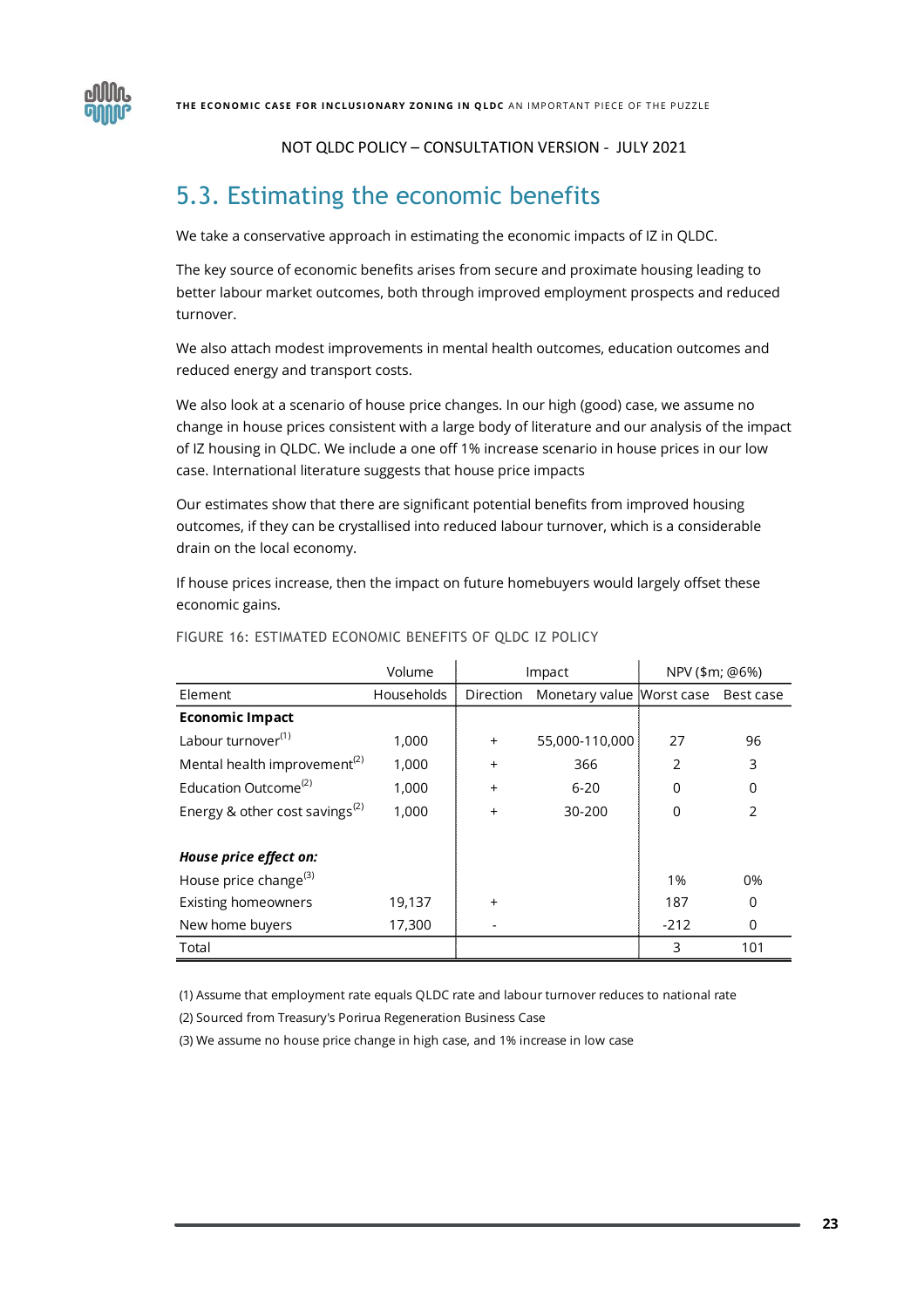Our analytical scenarios reflect the following assumptions:

- Supply is spread over the next 30 years and the Net Present Value (NPV) discounted at 6%.
- Labour turnover of affected households reduces from the QLDC average to the national average. The low case assumes lower monetary value (55,000) and 1 person per household working, and the high case assumes higher monetary value (\$110,000) and 1.8 people per household in employment (based on our analysis of the current waitlist for QLCHT).
- The mental health improvement is based on the Treasury (2018) analysis of people moving from unstable to stable housing. We apply them per household.
- Education outcomes are applied to the number of children per household, based on our analysis of QLCHT waitlist and Treasury (2018) analysis.
- Energy and cost savings are applied per household, based on Treasury (2018).
- We show two house price impact scenarios.
	- o In our best case, there is no impact on one off impact on house prices. Our analysis of QLDC's experience with IZ does not show any discernible impact on house prices.
	- In our worst case, we assume a 1% one off increase in all house prices (existing and future house prices)<sup>18</sup>. This gives an immediate wealth boost to existing owners but adds cost to future home buyers (which is discounted back to today).
- The net economic impact of IZ scenarios are:
	- o Worst case, the costs are benefits are roughly equal (benefits outweigh costs by \$3m, discounted at 6% over 30 years).
	- o Best case, using conservative assumptions and not including wider wellbeing benefits, the benefits outweigh costs by \$101m (discounted at 6%, over 30 years).

<sup>&</sup>lt;sup>18</sup> In large studies that compare multiple long running IZ policies, they found variable outcomes (Mock 2016). Some had no increase in house prices, others have increase in house prices of 1.0%-2.2%. High impact areas had very different requirements to those proposed in QLDC, so we chose the lower end.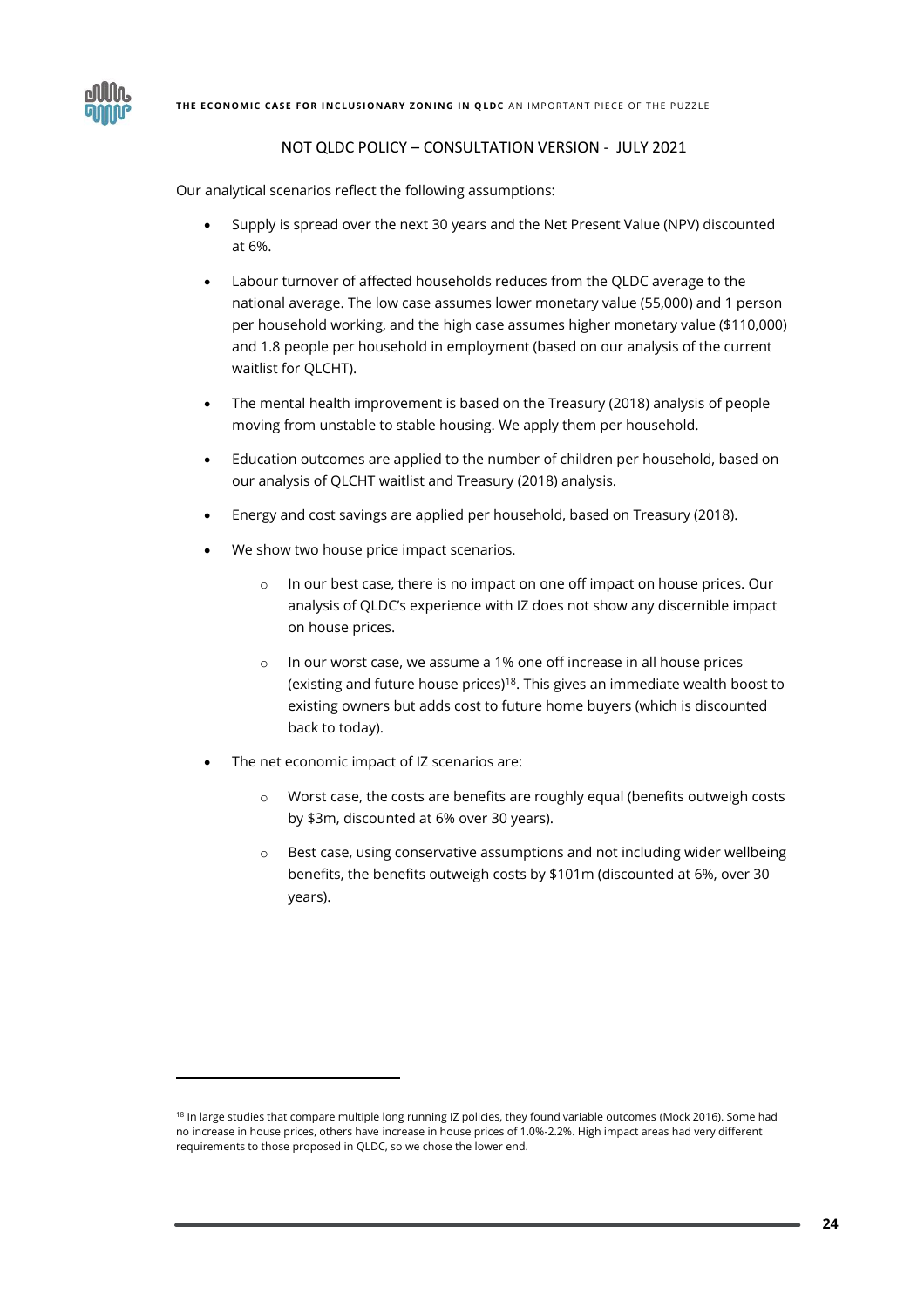

# <span id="page-25-0"></span>6. Conclusion

QLDC is exploring IZ policy because there is a lack of affordable housing supply. Current prices of houses and rents are high relative to incomes available through many local jobs.

These costs and benefits need to be seen alongside some key questions<sup>19</sup>:

- 1) Who are the houses for?
- 2) What are the financial and political costs to the society?
- 3) To what extent to they offer a vehicle for recapture of land value increments?

International approaches take a slightly different approach to answering these questions and managing arising tensions. These are important tests for our policy development.

Experience of recent years shows that housing supply can be ramped up. But even when that happens, there is not enough supply of affordable homes. Until there is an abundant supply of homes, market provision of affordable housing is unlikely.

IZ is a planning tool to specifically generate affordable housing, the goal. On its own, it can be distortionary. When combined in the context of other policies that facilitate housing supply, these distortions can be mitigated.

Our analysis suggests that from a monetary perspective, the benefits and costs accrue to different cohorts, but that the net impact is positive.

Our analysis of QLDC IZ policy to date show that the common criticisms of IZ policy internationally has not been evident (reduced supply, reduced size, and increased price).

<sup>19</sup> Calavita (2010)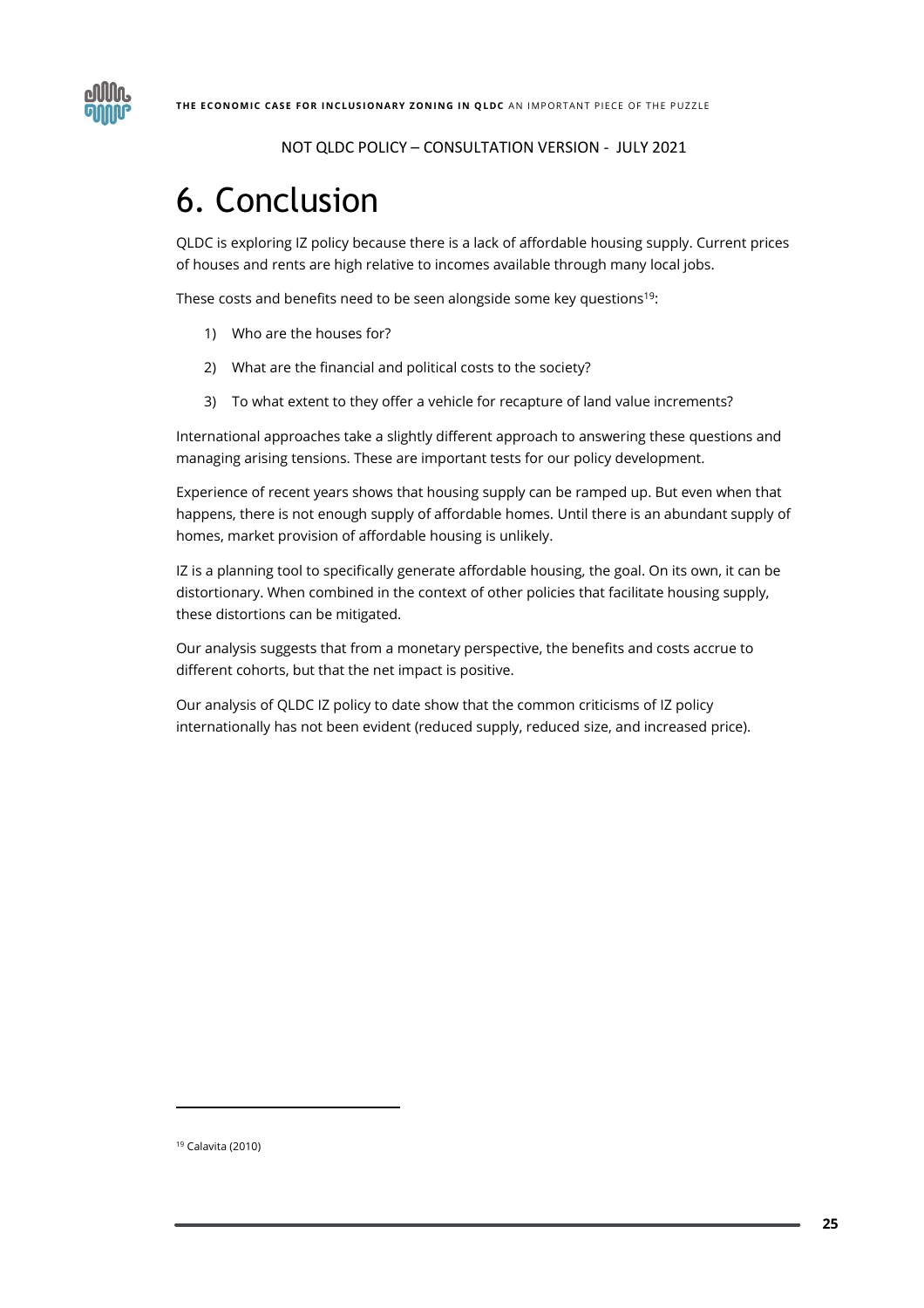

# <span id="page-26-0"></span>Appendix A – Treasury's outline of potential benefits from improved housing

The benefits for IZ beneficiaries come from a range of sources<sup>20</sup>:

- Subjective wellbeing
	- o Subjective value gained from better mental health with better housing
	- o Subjective value gained from living in a warmer home and feeling more healthy
	- o Subjective value gained from better connection with neighbours
	- o Subjective value gained from improved physical health from being more active
	- o Subjective value gained from feeling safer
- Physical health
	- o Fewer hospitalisations from infectious diseases due to overcrowding. Research from the New Zealand Healthy Homes study identified that reduced overcrowding was associated with a 61% reduction in acute and arranged hospital admissions for children.
	- o Fewer incidences of respiratory illness from damp or overcrowded homes, which are estimated by Treasury to cost around \$800 per person.
	- o Being more active via active transport modes (reduced reliance on long commutes) improves fitness reduces diabetes and cardiovascular disease risk
- Mental health
	- o Fewer specialist visits from improved mental health. For example, research suggests reducing overcrowding can reduce the risk of diagnosed mental health disorders in children by 15%.
	- o Better employment outcomes and a more productive workforce from reduced feeling of depression
	- o Improved productivity from reduced feeling of depression

<sup>20</sup> Treasury (2018)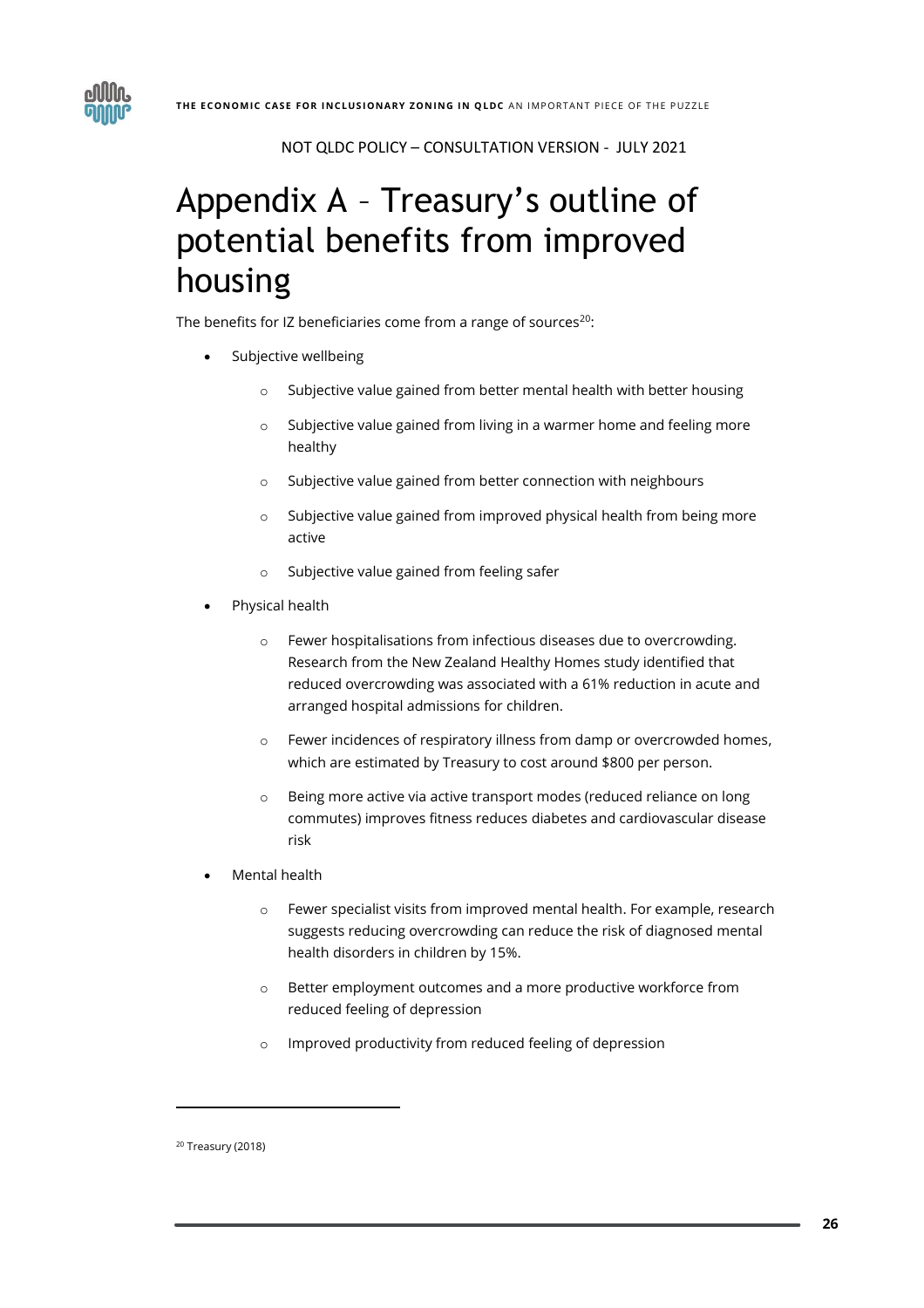

- **Education** 
	- o Improved school attendance from better health outcomes
	- o Improved performance at school with less disruption in the home environment
	- o Better school attendance and progression to higher education from neighbourhood effects
	- o Improved housing stability
- Cost savings
	- o Reduced electricity costs from more energy efficient homes
- Jobs/training
	- o Improved job and incomes prospects accessing a higher opportunity neighbourhood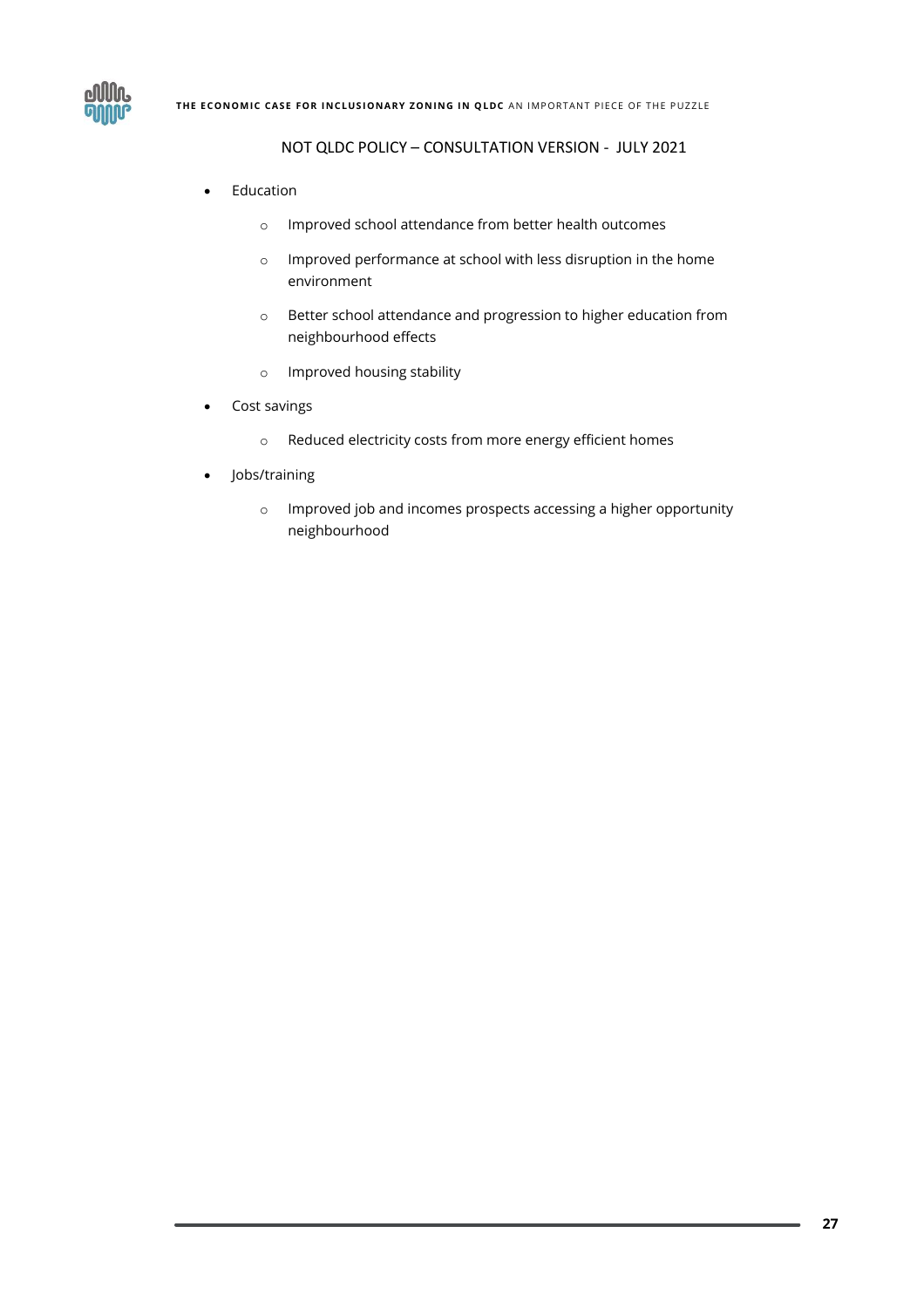

### <span id="page-28-0"></span>References

Bento, Antonio, Scott Lowe, Gerrit-Jan Knaap, and Arnab Chakraborty. 2009. "Housing Market Effects of Inclusionary Zoning." Cityscape 11 (2): 7–26.

Barker, Andrew. (2019) "Improving Well-Being Through Better Housing Policy in New Zealand." OECD Economics Department Working Papers No. 1565, 39.

Boushey H, Glynn S J. (2012) "There are significant business costs to replacing employees" Centre for American progress. Accessed October 1, 2020. <https://www.americanprogress.org/wp-content/uploads/2012/11/CostofTurnover.pdf>

Calavita, N., and Mallch, A. (2010) "Inclusionary Housing in International Perspective." Lincoln Institute of Land Policy

Choy, Wai Kin; Mare, David C; Mawson, Peter (2002) : Modelling Regional Labour Market Adjustment in New Zealand, New Zealand Treasury Working Paper, No. 02/01, New Zealand Government, The Treasury, Wellington

Corina Sommerville (2020) "Queenstown Lakes Community Housing Trust: 2020 Renters Survey" Queenstown Lakes Community Housing Trust. Accessed September 1, 2020. <https://www.qlcht.org.nz/assets/QLCHT-Renters-Survey-2020-Final-version-v3.pdf>

Ellickson, R. (1981). The irony of "inclusionary" zoning. Southern California Law Review, 54, 1167–1216. Fox, R. K., & Rose, K. (2003). Expanding housing opportunity in Washington, DC: The case for inclusionary zoning. Oakland, CA: PolicyLink.

Fernandez, M. A., Sánchez, G., and Bucaram, S. (2019) "Price effects of the special housing areas in Auckland" New Zealand Economic Papers (2019): 1-14.

Gurran, N., Gilbert, C., Gibb, K., van den Nouwelant, R., James, A. and Phibbs, P. (2018) Supporting affordable housing supply: inclusionary planning in new and renewing communities, AHURI Final Report No. 297, Australian Housing and Urban Research Institute Limited, Melbourne, http://www.ahuri.edu.au/research/final-reports/297, doi: 10.18408/ahuri-7313201.

Hickey, R., Sturtvant, L., Thaden, E. (2014). "Achieving Lasting Affordability through Inclusionary Housing". Lincoln Institute of Land Policy Working Paper. [https://www.lincolninst.edu/publications/working-papers/achieving-lasting-affordability](https://www.lincolninst.edu/publications/working-papers/achieving-lasting-affordability-through-inclusionary-housing)[through-inclusionary-housing](https://www.lincolninst.edu/publications/working-papers/achieving-lasting-affordability-through-inclusionary-housing)

"Housing and Health: The Role of Inclusionary Zoning | Health Affairs." n.d. Accessed January 6, 2020[. https://www.healthaffairs.org/do/10.1377/hpb20180313.668759/full/.](https://www.healthaffairs.org/do/10.1377/hpb20180313.668759/full/)

IATA. 2020. "Recovery Delayed as International Travel Remains Locked Down" Retrieved from <https://www.iata.org/en/pressroom/pr/2020-07-28-02/>

IATA. 2020. "Air Passenger Market Analysis." Retrieved from [https://www.iata.org/en/iata](https://www.iata.org/en/iata-repository/publications/economic-reports/air-passenger-monthly-analysis---june-20202/)[repository/publications/economic-reports/air-passenger-monthly-analysis---june-20202/](https://www.iata.org/en/iata-repository/publications/economic-reports/air-passenger-monthly-analysis---june-20202/)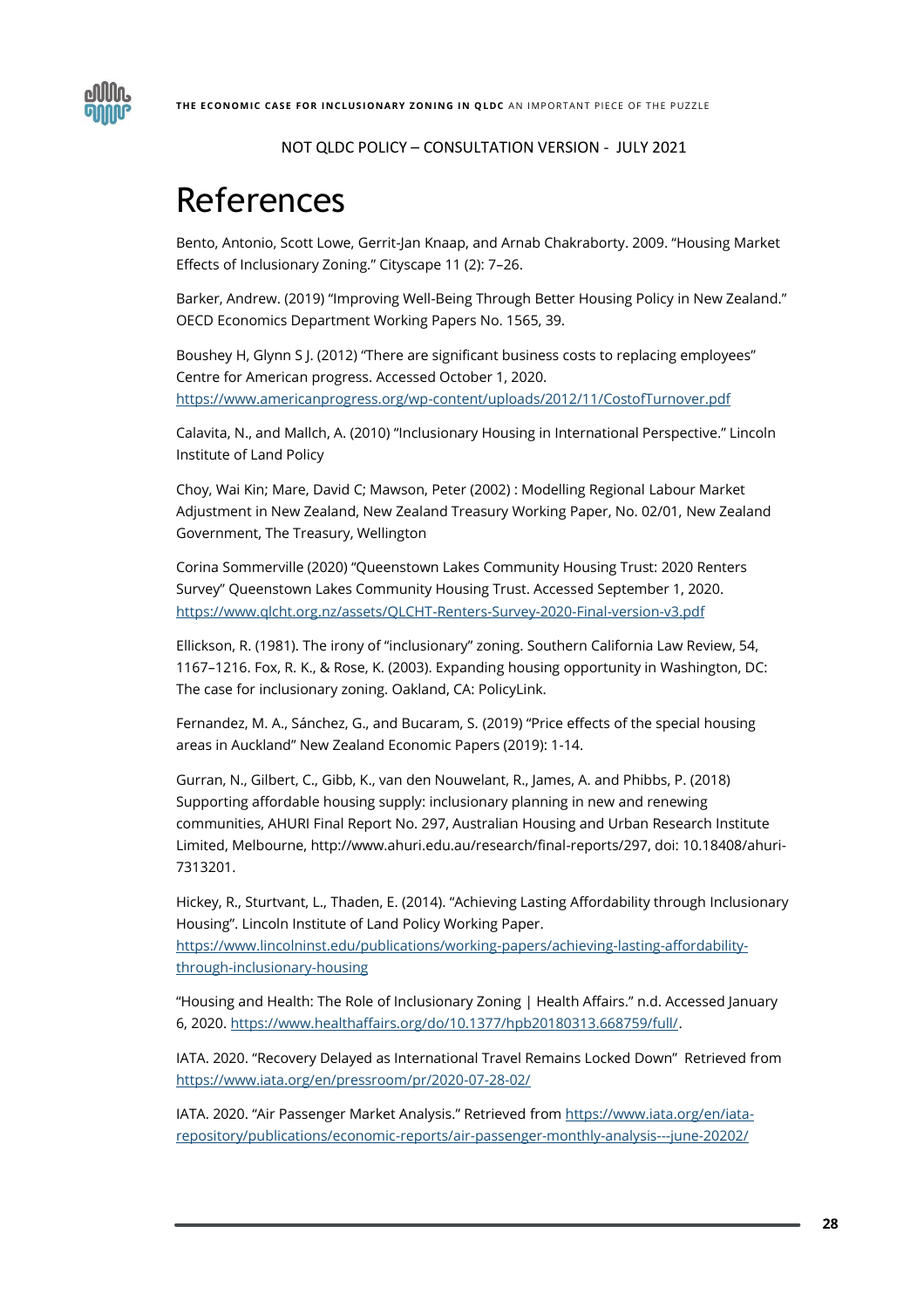THE ECONOMIC CASE FOR INCLUSIONARY ZONING IN QLDC AN IMPORTANT PIECE OF THE PUZZLE



#### NOT QLDC POLICY – CONSULTATION VERSION - JULY 2021

Market Economics (2018) "Housing Development Capacity Assessment 2017: Queenstown Lakes District" Report to Queenstown Lakes District. Accessed January 6, 2020: <file:///C:/Users/eaqub/Downloads/housing-capacity-assessment-2017.pdf>

MBIE (2013) "Regulatory Impact Statement: Establishing four new special housing areas in Queenstown under the Housing Accords and Special Housing Areas Act 2013." Accessed January 6, 2020[. https://www.hud.govt.nz/assets/Residential-Housing/Housing-](https://www.hud.govt.nz/assets/Residential-Housing/Housing-Affordability/Housing-Accord-and-Special-Housing-Areas/Regulatory-Impact-Statements/438e3ba664/Regulatory-Impact-Statement-Establishing-special-housing-areas-in-Queenstown-3rd-tranche.pdf)[Affordability/Housing-Accord-and-Special-Housing-Areas/Regulatory-Impact-](https://www.hud.govt.nz/assets/Residential-Housing/Housing-Affordability/Housing-Accord-and-Special-Housing-Areas/Regulatory-Impact-Statements/438e3ba664/Regulatory-Impact-Statement-Establishing-special-housing-areas-in-Queenstown-3rd-tranche.pdf)[Statements/438e3ba664/Regulatory-Impact-Statement-Establishing-special-housing-areas-in-](https://www.hud.govt.nz/assets/Residential-Housing/Housing-Affordability/Housing-Accord-and-Special-Housing-Areas/Regulatory-Impact-Statements/438e3ba664/Regulatory-Impact-Statement-Establishing-special-housing-areas-in-Queenstown-3rd-tranche.pdf)[Queenstown-3rd-tranche.pdf](https://www.hud.govt.nz/assets/Residential-Housing/Housing-Affordability/Housing-Accord-and-Special-Housing-Areas/Regulatory-Impact-Statements/438e3ba664/Regulatory-Impact-Statement-Establishing-special-housing-areas-in-Queenstown-3rd-tranche.pdf)

Mock, Brentin. n.d. "Inclusionary Zoning Does Not Drive Up Housing Costs." CityLab. Accessed January 6, 2020[. http://www.citylab.com/housing/2016/06/what-we-know-about-inclusionary](http://www.citylab.com/housing/2016/06/what-we-know-about-inclusionary-zoning-thus-far/485072/)[zoning-thus-far/485072/.](http://www.citylab.com/housing/2016/06/what-we-know-about-inclusionary-zoning-thus-far/485072/)

Mukhija, Vinit, Lara Regus, Sara Slovin, and Ashok Das. 2010. "Can Inclusionary Zoning Be an Effective and Efficient Housing Policy? Evidence from Los Angeles and Orange Counties." Journal of Urban Affairs 32 (April): 229-52[. https://doi.org/10.1111/j.1467-9906.2010.00495.x.](https://doi.org/10.1111/j.1467-9906.2010.00495.x)

Norris, Michelle & Shiels, Patrick. (2007). Housing Affordability in the Republic of Ireland: Is Planning Part of the Problem or Part of the Solution?. Housing Studies - HOUSING STUD. 22. 45-62. 10.1080/02673030601024598.

"Ontario Announces Evidence-Based Inclusionary Zoning Regulations and Action Shifts to the Municipal Level for Implementation." n.d. Accessed January 6, 2020. [https://www.wellesleyinstitute.com/ontario-announces-evidence-based-inclusionary-zoning](https://www.wellesleyinstitute.com/ontario-announces-evidence-based-inclusionary-zoning-regulations-and-action-shifts-to-the-municipal-level-for-implementation/)[regulations-and-action-shifts-to-the-municipal-level-for-implementation/.](https://www.wellesleyinstitute.com/ontario-announces-evidence-based-inclusionary-zoning-regulations-and-action-shifts-to-the-municipal-level-for-implementation/)

Powell, Benjamin & Stringham, Edward. (2010). "Housing Supply and Affordability: Do Affordable Housing Mandates Work?". ERN: Urban Economics & Public Policy (Topic).

Ramakrishnan, R., Trekson, M., and Greene, S. (2019) Inclusionary Zoning: What does the research tell us about the effectiveness of local action? Urban Institute

Sense Partners (2017) "Inclusionary Zoning: The Evidence from Queenstown" Report to Community Housing Aotearoa

Schuetz, Jenny et al. "Silver bullet or trojan horse? The effects of inclusionary zoning on local housing markets in the United States." Urban studies (Edinburgh, Scotland) vol. 48,2 (2011): 297-329. doi:10.1177/0042098009360683

Treasury (2018) Eastern Porirua Community Regeneration: Single Stage Business Case.